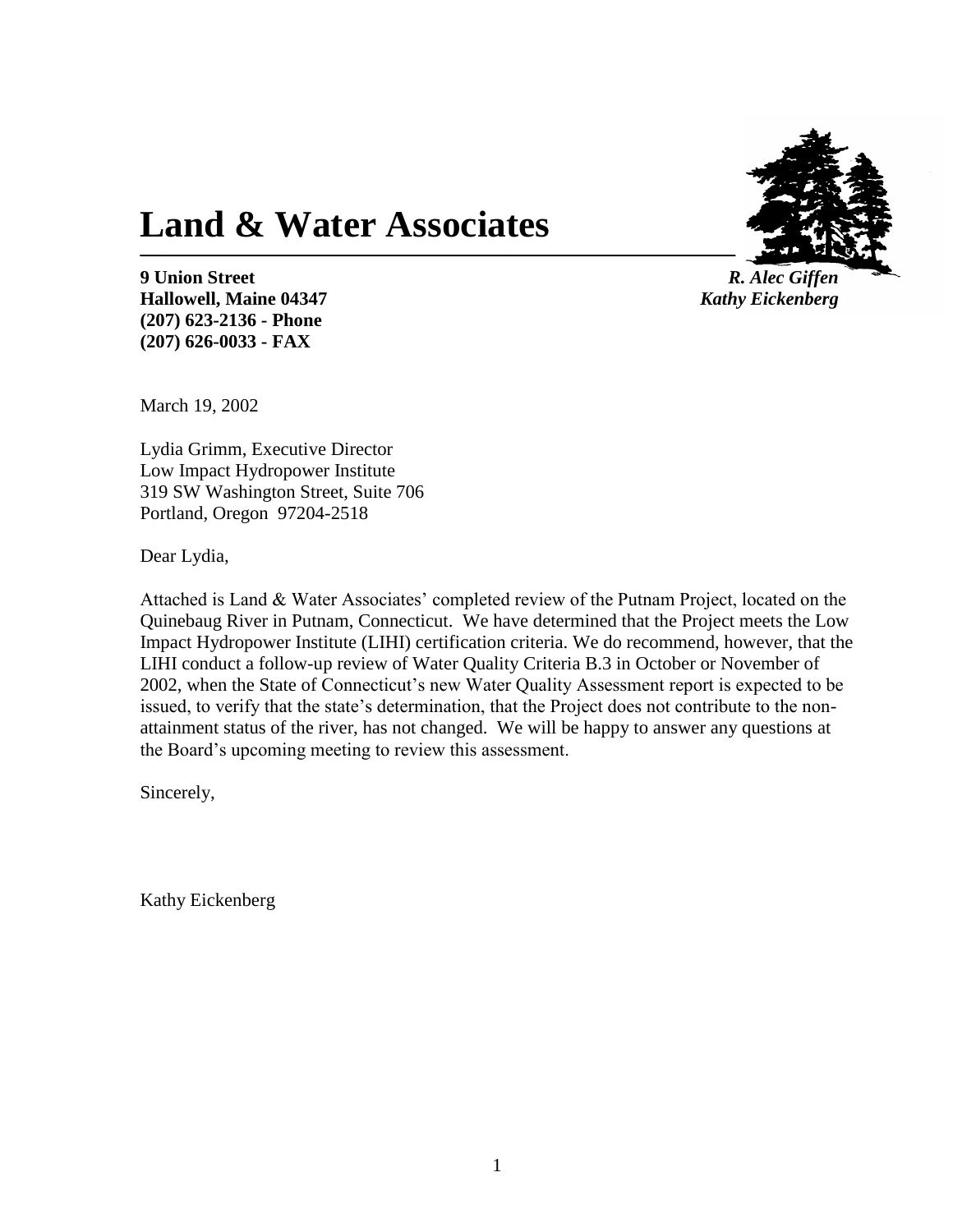# **Low Impact Hydropower Institute Certification Review Putnam Hydropower Project Quinebaug River, Connecticut**

# **Introduction**

An application for Low Impact Hydro Certification was filed with the Low Impact Hydro Institute (LIHI) on December 27, 2001 by Putnam Hydropower, Inc for its Putnam Project on the Quinebaug River, in Connecticut. The Project, which is operated as a run-of-river facility, has an installed capacity of 575 kW and an average annual generation of 2.75 MWh.

In 1982, then owner of the project, Raymond Rosenfield, was granted an exemption by the Federal Energy Regulatory Commission (FERC)(Exemption # 5645 issued July 6, 1982). Letters were filed with FERC during the exemption proceeding by the US Department of Interior (May 18, 1982) defining conditions for minimum flows, fish passage, angler access and public recreational use of the project; and by the Office of the State Historic Preservation Officer for Connecticut (May 17, 1982), which stated that the project had no impact on the state's historical, architectural, or archeological heritage.

Copies of these letters, and the FERC "Order Granting Exemption From Licensing of a Small Hydroelectric Project of 5 Megawatts or Less" were attached to the application. In addition, the application included letters from the US Fish and Wildlife Service (US FWS) (November 14, 2001), the Connecticut Department of Environmental Protection (DEP) (July 31, 2001, August 29, 2001 and September 10, 2001), and an Environmental Inspections report by Joseph Enrico, Environmental Protection Specialist with the FERC (May 3, 2001). The letters from the US FWS and Connecticut DEP indicated the project is in compliance with the terms of the exemption granted by FERC, and with the state of Connecticut water quality standards. The FERC inspection report indicated there were no issues of concern to FERC identified.

# **Context:**

General Description of the Putnam Hydropower Project: The Putnam Hydropower Project is a small facility located on the Quinebaug River in the northeastern corner of Connecticut. The drainage area of the Quinebaug River at Putnam (as measured at a USGS gage about 1.5 miles below the Putnam Project) is 328 square miles. The Project has a 1.5 acre reservoir, and a pre-Civil War cut stone dam measuring 145 feet in length and 14 feet in height. It is operated in runof-river mode.

Environmental Context: The Putnam Hydropower Project is located in an industrial area of Putnam, and is the middle dam of three located within a mile. The water quality in this area (a couple miles above and below the Putnam Project) does not meet criteria for primary contact recreation (swimming), and is a designated "non-attainment" area. However, the Putnam Project has not been identified as a contributor to this non-attainment.

Although northeastern Connecticut is relatively rural, the Quinebaug River is a moderately developed river system. Upstream from Putnam, the river, including the French River subdrainage, is impacted by industrial and municipal discharges, urban runoff, flow regulation by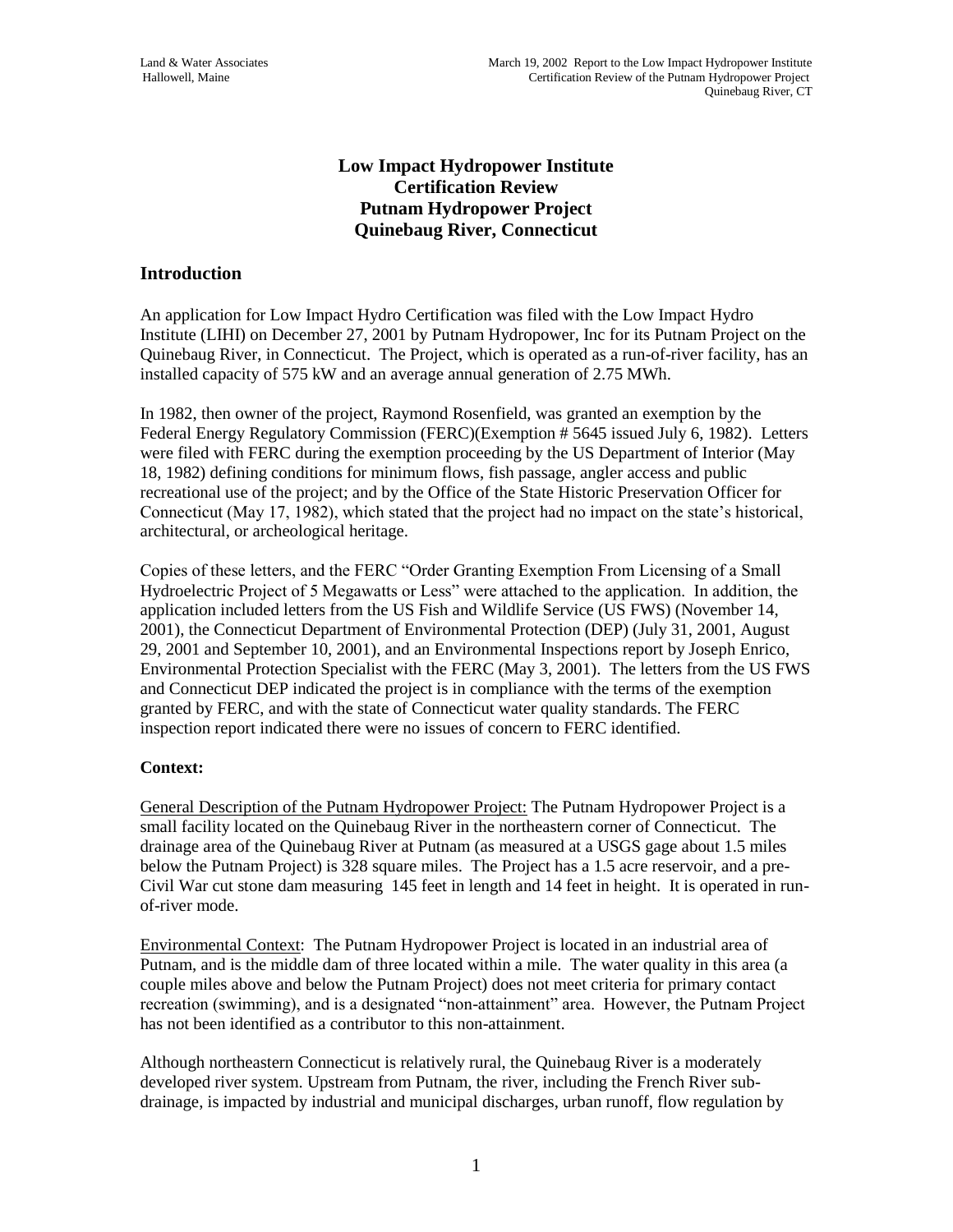hydropower facilities, flood control dams, and consumptive water withdrawals. The Quinebaug has been the subject of a number of studies including most recently, a two year intensive study by the USGS on nutrient loading (nearing completion); and the upper Quinebaug (mostly in the Massachusetts portion of the drainage area) is the subject of a flow study related to recently permitted consumptive water withdrawals for a new gas fired power station (the Millennium Project in Charlton, Massachusetts). The Thames River (including the Quinebaug River) was also part of a two year (1992-1994) multi-basin assessment (including the Housatonic, Connecticut, and Thames rivers) by the USGS which assessed contaminants in streambed sediments and fish tissue, and nutrients and pesticides in surface water, as well as pesticides, volatile organic compounds, and nitrates in ground water. The Connecticut Department of Environmental Protection is in the process of revising its 1998 Water Quality Assessment and will be developing a focused management strategy for the river, including establishment of Total Maximum Daily Loads (TMDL's), by the end of this year. (See also Report of Contact, Erik Thomas, CT DEP; and Report of Contact, Melissa Grader, UFWS, attached).

### **Summary:**

Based on our review of the application and supporting information, and contacts with resource agencies, we conclude that the Putnam project meets the Low Impact Hydropower Certification Program criteria. We recommend, however, that the LIHI contact the Connecticut Department of Environmental Protection (Brian Emerick or Ernie Pizzuto) in the Fall (October or November of 2002) to review the findings of the Final 2002 Water Quality Assessment, to determine whether there have been any changes to the Department's conclusions regarding the potential contribution of the project to the non-attainment status of the Quinebaug River in the project area (see attached Reports of Contacts). Our detailed report and records of agency contacts follow. The LIHI criteria are shown in bold, followed by possible responses (unbolded), L&WA's determination in bold (YES, NO or N/A,) and an explanation supporting this determination.

# **Low Impact Certification Criteria:**

# **A. Flows [PASS]**

**1) Is the Facility in** *Compliance* **with** *Resource Agency Recommendations* **issued after December 31, 1986 regarding flow conditions for fish and wildlife protection, mitigation and enhancement (including in-stream flows, ramping and peaking rate conditions, and seasonal and episodic instream flow variations) for both the reach below the tailrace and all bypassed reaches?**

 $YES = Pass, Go to B$  $N/A =$  Go to A2  $NO = Fail$ 

**N/A.** Agency conditions were issued in 1982 as part of the Project FERC License exemption.

**2) If there is no flow condition recommended by any Resource Agency for the Facility, or if the recommendation was issued prior to January 1, 1987, is the Facility in Compliance with a flow release schedule, both below the tailrace and in all bypassed reaches, that at a minimum meets Aquatic Base Flow standards or "good" habitat flow standards calculated using the Montana-Tennant method?**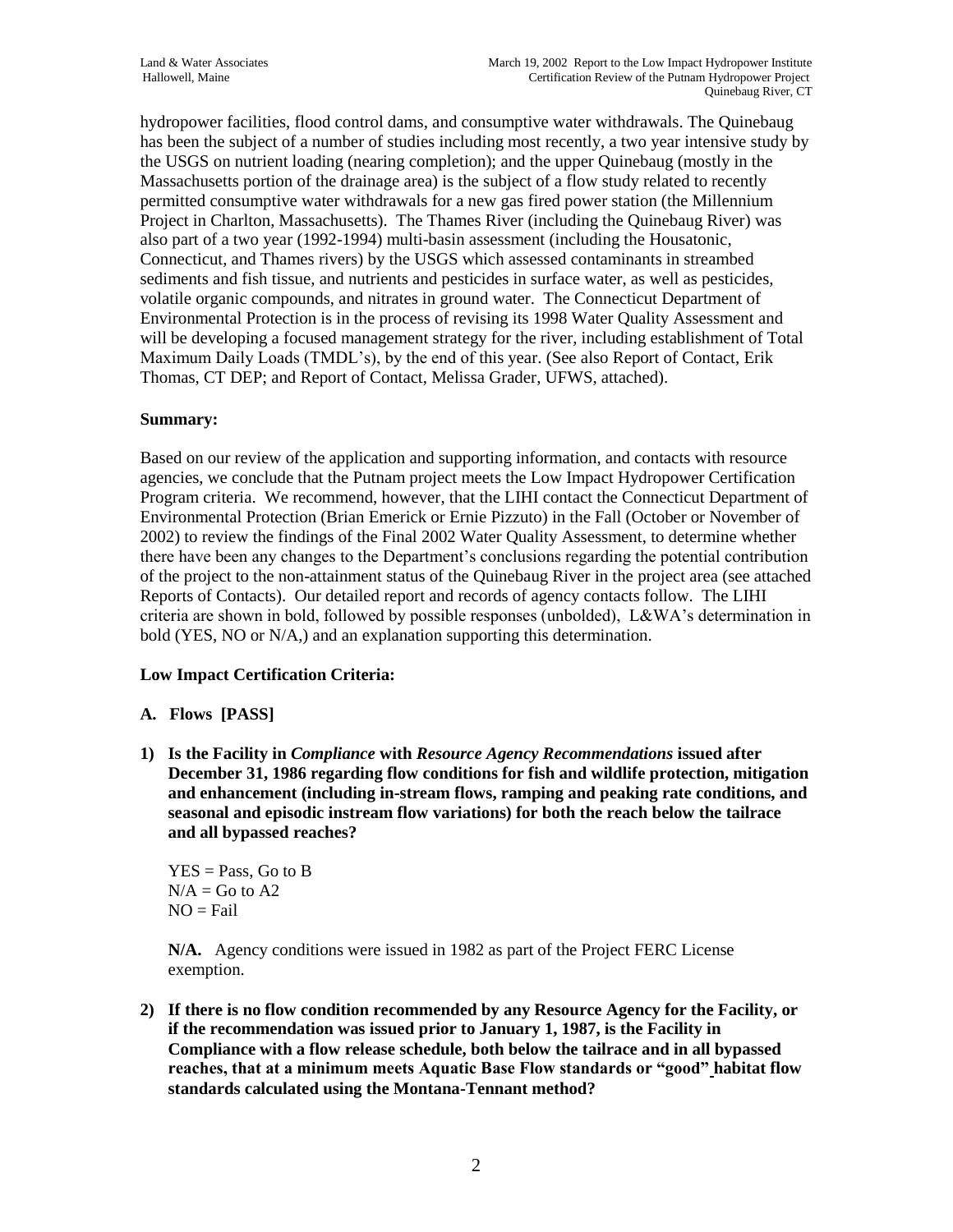$YES = Pass$ , go to B  $NO = Go$  to  $A3$ 

**YES.** The Project is operated as run-of river so that flows from the project meet ABF flows (144 cfs for this project) or inflows as required by USFWS. See letter from USFWS dated November 14, 2001 submitted with the application, and Attachment B to the FWS Letter "Interim Regional Policy for New England Streams Flow Recommendation. " L&WA has confirmed that the agency recommendations are still valid, and the most recent, and that the applicant is in compliance with the recommendation (see Record of Contact, Melissa Grader, USFWS, March 1, 2002).

# **B. Water Quality [PASS with qualification]**

# **1) Is the Facility either:**

- **a) In Compliance with all conditions issued pursuant to a Clean Water Act Section 401 water quality certification issued for the Facility after December 31, 1986? Or N/A**
- b) **In Compliance with the quantitative water quality standards established by the state that support designated uses pursuant to the federal Clean Water Act in the Facility area and in the downstream reach?**

 $YES = Go to B2$  $NO = Fail$ 

**YES.** The State of Connecticut Department of Environmental Protection has stated that the Project is in compliance with the water quality standards administered by the Department pursuant to the Clean Water Act. (See August 29,2001 letter from Brian Emerick, Office of Environmental Review, CT DEP included in the application). L&WA has confirmed that the Department's determination is still valid, and the most recent determination (see Record of Contact, Brian Emerick, CT DEP, March 4, 2002).

**2) Is the Facility area or the downstream reach currently identified by the state as not meeting water quality standards (including narrative and numeric criteria and designated uses) pursuant to Section 303(d) of the Clean Water Act?**

 $YES = Go to B3$  $NO = Pass$ 

**YES.** The CT DEP has stated that the Quinebaug River, both upstream and downstream of the project, is listed as water quality impaired under Section 303(d) of the Clean Water Act. (See August 29,2001 letter from Brian Emerick, Office of Environmental Review, CT DEP included in the application)

**3) If the answer to question B.2 is yes, has there been a determination that the Facility is not a cause of that violation?**

 $YES = Pass$  $NO = Fail$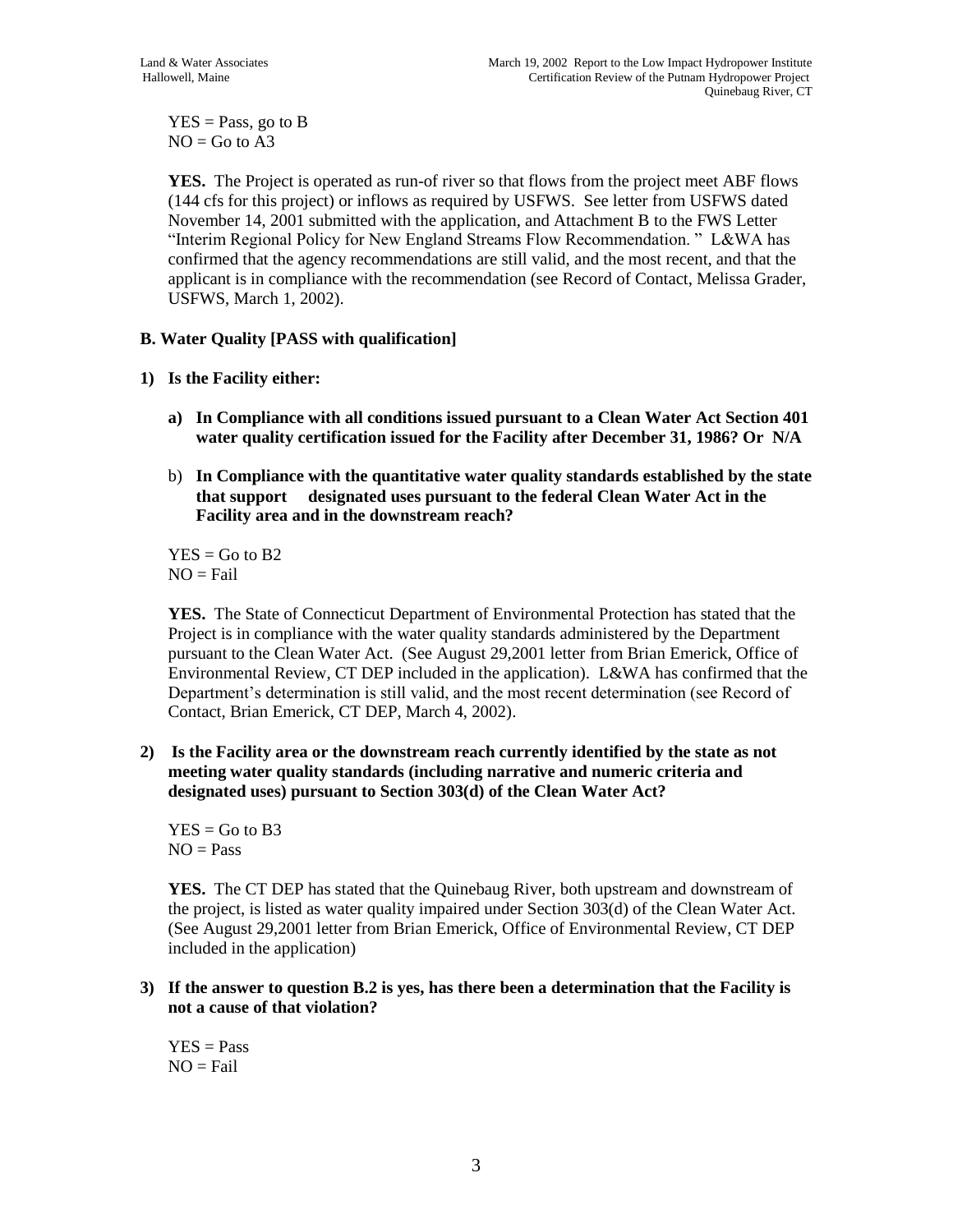**Qualified YES.** The State of Connecticut Department of Environmental Protection has stated that the Project does not contribute to this water quality impairment, and that the impairment is due to the regulation of flow above the Putnam Hydropower site by others. (See August 29,2001 letter from Brian Emerick, Office of Environmental Review, CT DEP included in the application). L&WA has confirmed that the Department's assessment is still valid (see Record of Contact, Brian Emerick, CT DEP, March 4, 2002), and appears to be based on the current official Water Quality Assessment (Section 303(d) report) issued in 1998.

However, the State of Connecticut is updating its Water Quality Assessment and will have a new draft assessment issued in April of this year (final assessment due in October). The new assessment will reportedly indicate that the reach from the confluence of the French River (less than 2 miles above the project) to the Putnam Sewage Treatment Plant (less than 2 miles below the project) does not meet the standards for swimable waters (primary contact recreation) due to indicator bacteria and pathogen exceedences. The CT DEP monitoring report on the 3.3 mile river segment including the project area indicates the river is "threatened" by nutrient enrichment from municipal sources, organic enrichment and low dissolved oxygen from agricultural sources, and flow alteration from hydromodification; and that it is "moderately impaired" due to exceedences in indicator bacteria (source unknown), and pathogens, with flow regulation/ modification listed as a contributing factors. Impoundments do modify flows in that flow velocity is diminished and retention time increased. At this time, however, the CT DEP is not suggesting that the Putnam Project is a contributing factor to the impairment. (See Record of Contact, Erik Thomas, CT DEP, March 4, 2002; Record of Contact, Ernie Pizzuto, CT DEP, March 7, 2002; Record of Contact, Lisa Wahle, CT DEP, March 7, 2002 including "General Report of All Waterbody Segment Data" for the segment including the Putnam Project, assessed 03/12/2001). Nevertheless, it would be advisable to review this issue when the final 2002 Water Quality Assessment is issued.

Recommendation: Since flow modification may be a factor in the non-attainment status of the river, it would be advisable to re-evaluate this criteria after the final 2002 Water Quality Assessment Report has been issued (final due in October).

# **C. Fish Passage and Protection [PASS]**

**1) Is the Facility in Compliance with** *Mandatory Fish Passage Prescriptions* **for upstream and downstream passage of anadromous and catadromous fish issued by Resource Agencies after December 31, 1986?**

 $YES = Go to C5$  $N/A =$  Go to C2  $NO = Fail$ 

**N/A.** Agency conditions were issued in 1982 as part of the Project FERC License exemption.

**2) Are there historic records of anadromous and/or catadromous fish movement through the Facility area, but anadromous and/or catadromous fish do not presently move through the Facility area (***e.g.,* **because passage is blocked at a downstream dam or the fish run is extinct)?** 

 $YES = Go to C2a$  $NO = Go$  to  $C3$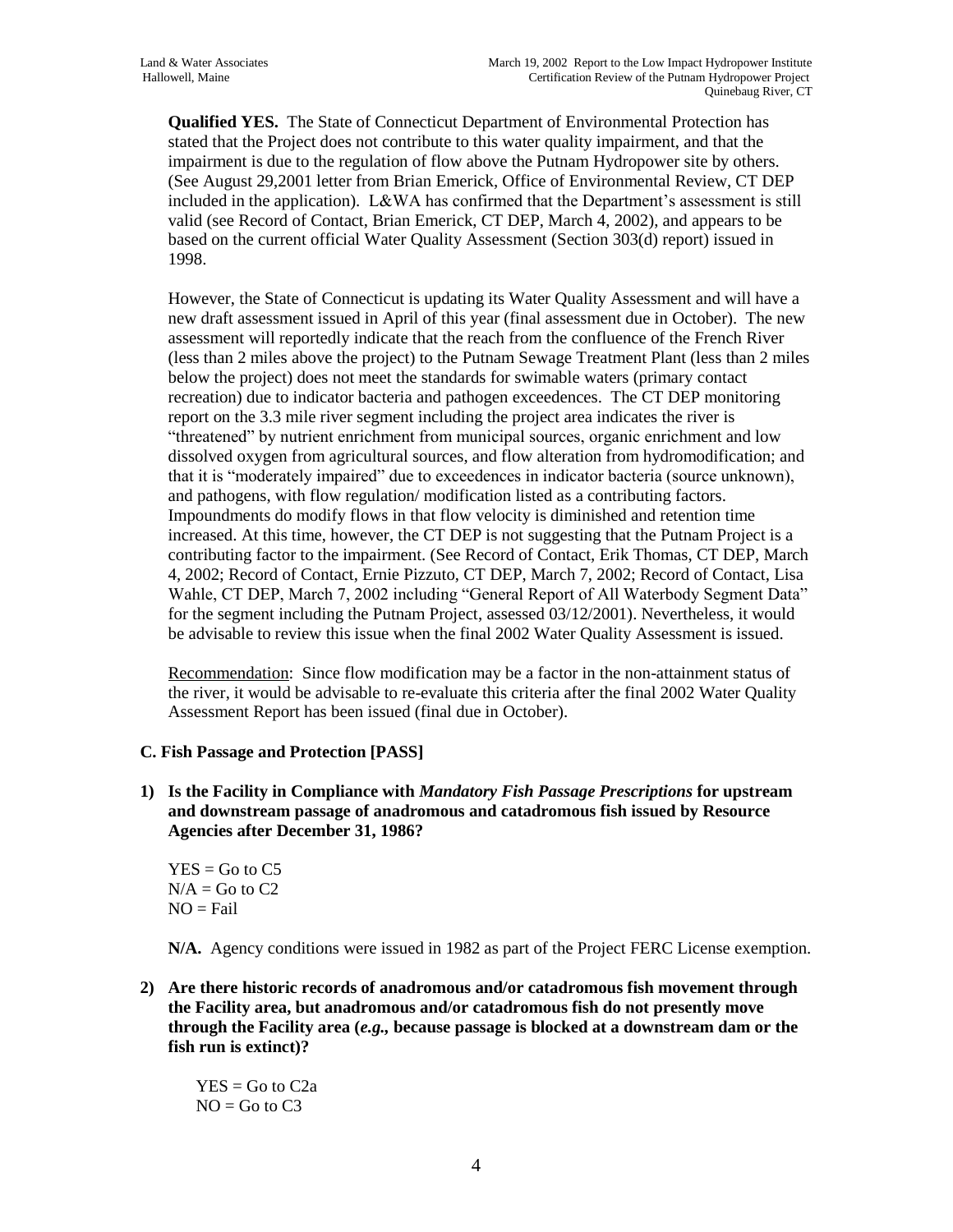**YES.** The Connecticut DEP states that Atlantic salmon historically were able to pass through the reach now occupied by the Putnam Project, but are now extinct from this area due to downstream dams (see letter from Brian Emerick, CT DEP, August 29, 2001).

**NO.** Eels, in very low numbers, are thought to ascend the dam below the project and the Putnam Project dam (see letter from Brian Emerick, CT DEP, August 29, 2001).

L&WA has confirmed that the Department's assessment is the most recent and is still valid (see Record of Contact, Brian Emerick, CT DEP, March 4, 2002).

**a) If the fish are extinct or extirpated from the Facility area or downstream reach, has the Applicant demonstrated that the extinction or extirpation was not due in whole or part to the Facility?**

 $YES = Go to C2b$  $N/A =$  Go to C2b  $NO = Fail$ 

**YES.** Both the CT DEP and the USFWS agree that construction of dams lower in the watershed and pollution likely extirpated Atlantic salmon from the watershed below the Putnam Project and that the Putnam Project did not contribute to this extirpation. See letter from USFWS dated November 14, 2001, and the letter from Brian Emerick, CT DEP, September 10, 2001 both submitted with the application. L&WA has confirmed that the USFWS's and CT DEP's assessments are the most recent and are still valid (see Record of Contact, Brian Emerick, CT DEP, March 4, 2002 and Record of Contact, Melissa Grader, USFWS, March 1, 2002).

**b) If a Resource Agency Recommended adoption of upstream and/or downstream fish passage measures at a specific future date, or when a triggering event occurs (such as completion of passage through a downstream obstruction or the completion of a specified process), has the Facility owner/operator made a legally enforceable commitment to provide such passage?**

 $YES = Go$  to  $C5$  $N/A =$  Go to C3  $NO = Fail$ 

**YES.** The USFWS issued conditions in 1982 as part of the Project FERC License exemption, which require the exemptee to provide fish passage facilities for anadromous fish when the CT DEP implements a plan to restore anadromous fish through the project area (see letter from USFWS dated November 14, 2001). The CT DEP has no plans to initiate a restoration effort for Atlantic salmon on the Quinebaug River (See August 29,2001 letter from Brian Emerick, Office of Environmental Review, CT DEP included in the application). However, if the future such an effort is initiated, the exemptee is legally bound to provide any required passage by the terms of the FERC exemption.

- **3) If, since December 31, 1986: (this question applies only to catadromous species, eels in this case)**
	- **a) Resource Agencies have had the opportunity to issue, and considered issuing, a**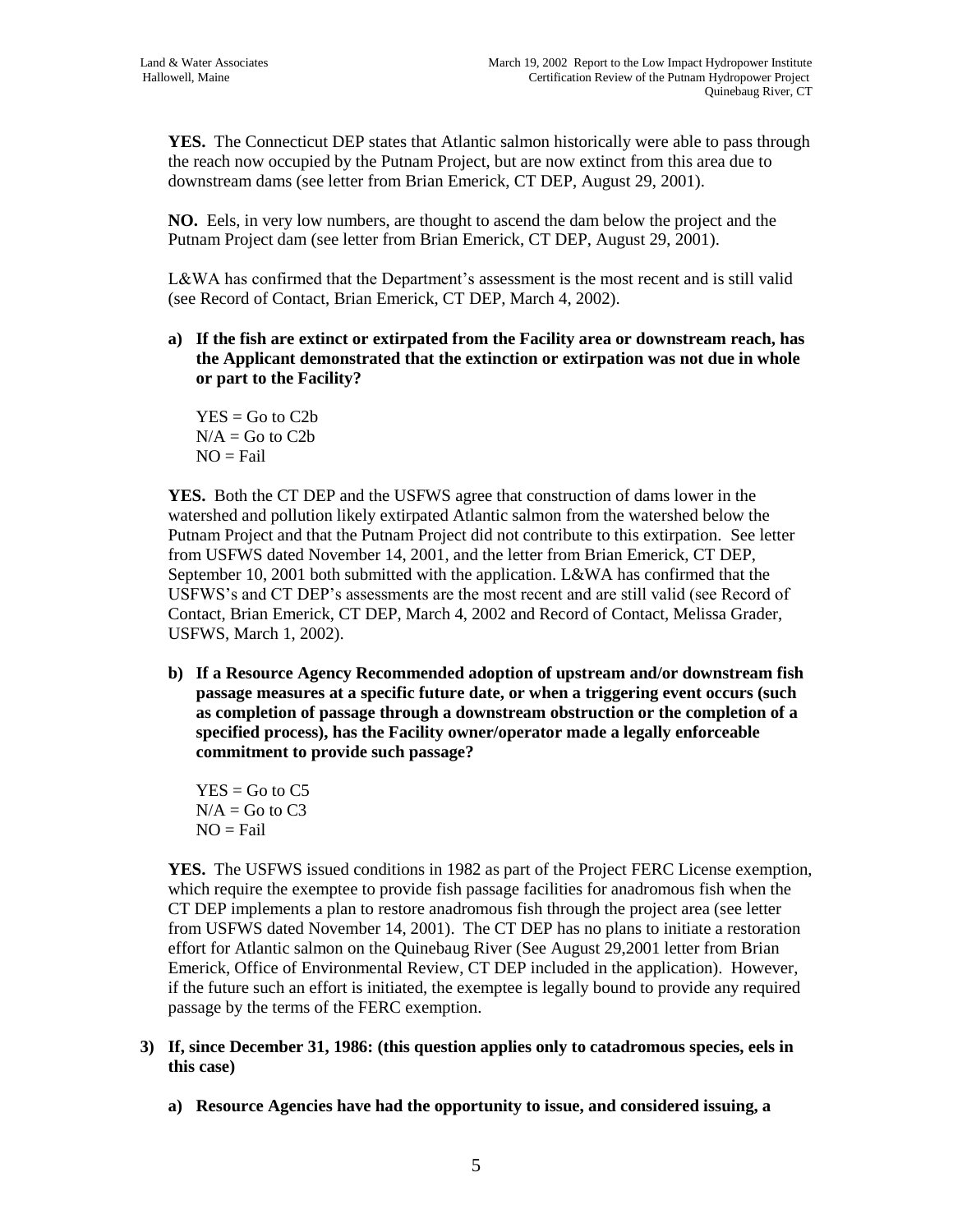**Mandatory Fish Passage Prescription for upstream and/or downstream passage of anadromous or catadromous fish (including delayed installation as described in C2a above), and**

- **b) The Resource Agencies declined to issue a Mandatory Fish Passage Prescription,**
- **c) Was a reason for the Resource Agencies' declining to issue a Mandatory Fish Passage Prescription one of the following: (1) the technological infeasibility of passage, (2) the absence of habitat upstream of the Facility due at least in part to inundation by the Facility impoundment, or (3) the anadromous or catadromous fish are no longer present in the Facility area and/or downstream reach due in whole or part to the presence of the Facility?**

 $NO = Go$  to  $C5$  $N/A =$  Go to C4  $YES = Fail$ 

**NO.** As it did for anadromous fish passage, **t**he USFWS could have required eel passage at this facility at some future date, triggered by implementation of a plan to restore or enhance eel passage, when it issued its conditions for the exemption in 1982. Since 1986. the USFWS also could arguably have revised its conditions to include eel passage, if it considered there was a need. It has not, and in fact, it has recently determined that the Putnam Project is in compliance with the flow and fish passage requirements of its exemption (letter dated November 14, 2001). The USFWS recognizes, in its November 14 letter, that the American eel still does inhabit the Quinebaug River in the vicinity of the Project, "albeit in low numbers." It goes on to state that the CT DEP/Inland Fisheries Division has indicated it intends to enhance eel passage on the Quinebaug, but in a staged approach, and that the Putnam Project would be expected to install eel passage facilities for a number of years. The USFWS could amend its conditions when and if necessary in the future to support efforts by the CT DEP to enhance eel passage at this site.

- **4) Skip.**
- **5) Is the Facility in Compliance with Mandatory Fish Passage Prescriptions for upstream and/or downstream passage of** *Riverine* **fish?**

 $YES = Go to C6$  $N/A =$  Go to C6  $NO = Fail$ 

**N/A.** There have been no prescriptions for fish passage for riverine (resident) fish; and the CT DEP states further there is no need for such passage at the Putnam Project (see August 29,2001 letter from Brian Emerick, Office of Environmental Review, CT DEP). L&WA has confirmed that the Department's assessment is the most recent and is still valid (see Record of Contact, Brian Emerick, CT DEP, March 4, 2002).

#### **6) Is the Facility in Compliance with Resource Agency Recommendations for Riverine, anadromous and catadromous fish entrainment protection, such as tailrace barriers?**

 $YES = Pass, go to D$  $N/A = Pass$ , go to D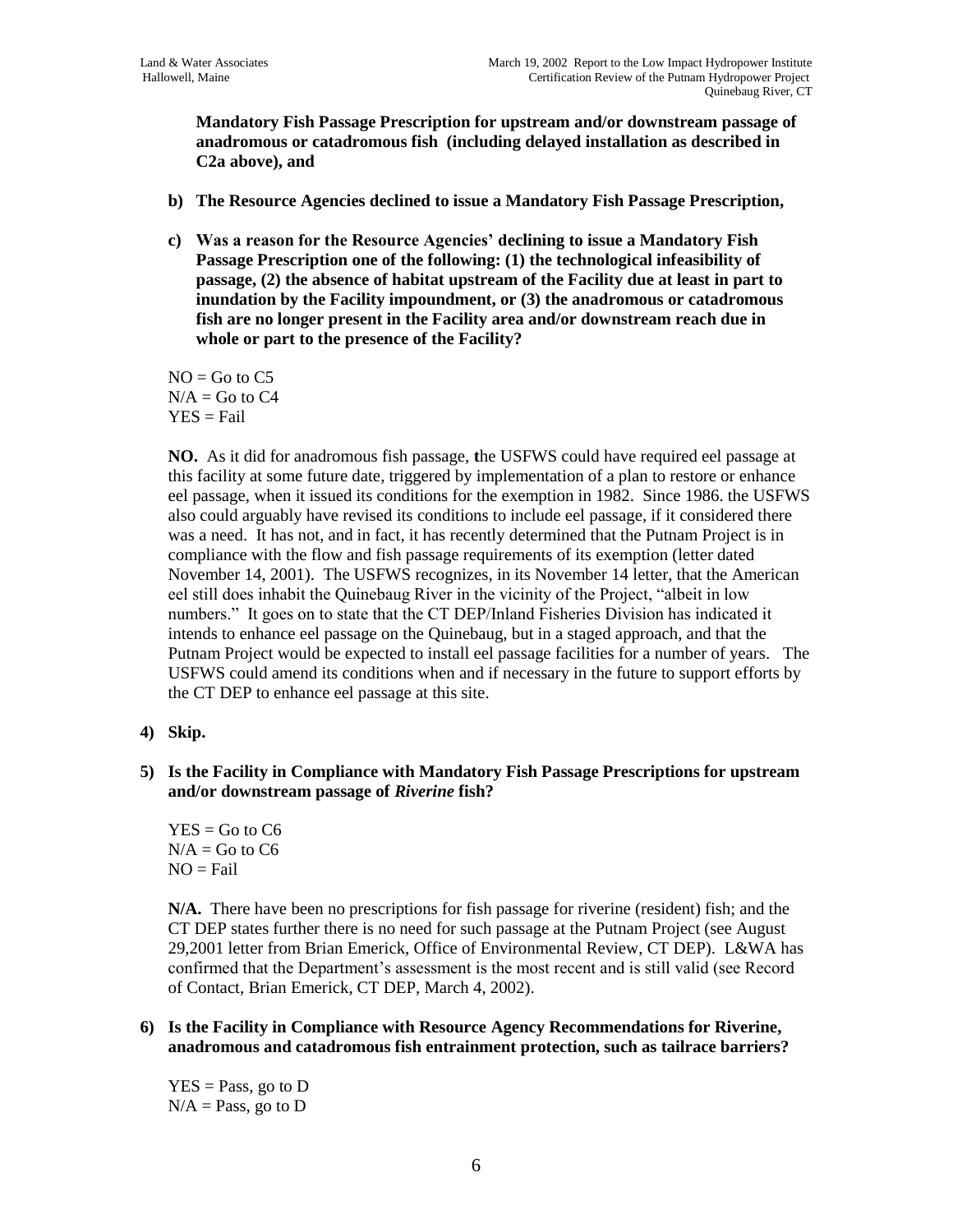$NO = Fail$ 

**N/A.** There have been no such recommendations for this project (see Record of Contact, Brian Emerick, CT DEP, March 6, 2002).

# **D. Watershed Protection [PASS]**

**1) Is the Facility in Compliance with Resource Agency Recommendations, or, if none, with license conditions, regarding protection, mitigation or enhancement of lands inundated by the Facility or otherwise occupied by the Facility, and regarding other watershed protection, mitigation and enhancement activities?**

YES and N/A= Pass  $NO = Fail$ 

**N/A:** There are no conditions related to watershed protection (e.g., erosion control measures, shoreline buffer zones, off-site wetlands mitigation, etc.) imposed by any Resource Agency on the FERC exemption for this project. Erik Thomas, Thames River Watershed Coordinator for the CT DEP Bureau of Water Management, indicated that the Department was involved in a watershed planning effort for the Quinebaug River which will be primarily aimed at developing TMDL's for the river. There are no other existing watershed protection plans; and the new plan is unlikely to focus on the issues contemplated by this criteria (see Report of Contact, Erik Thomas, CT DEP, March 4, 2002) .

### **E. Threatened and Endangered Species Protection [PASS]**

**1) Are threatened or endangered species listed under state or federal Endangered Species Acts present in the Facility area and/or downstream reach?**

 $YES = Go to E2$  $NO = Pass$ , go to  $F$ 

**NO.** A letter from the CT DEP indicates there are no known threatened or endangered species present in the project area (see letter from Dawn McKay, CT DEP Environmental and Geographic Information Center, July 31,2001). Located in an industrial area of Putnam, between two dams less than a mile apart, with anadromous fish runs extinct, and the project reservoir perimeter well developed, it is not likely that this area would provide habitat to any threatened or endangered species. L&WA has confirmed that the Department's assessment on this issue is the most recent and is still valid (see Report of Contact, Brian Emerick, CT DEP, March 4, 2002).

- 2) Skip
- 3) Skip
- 4) Skip
- 5) Skip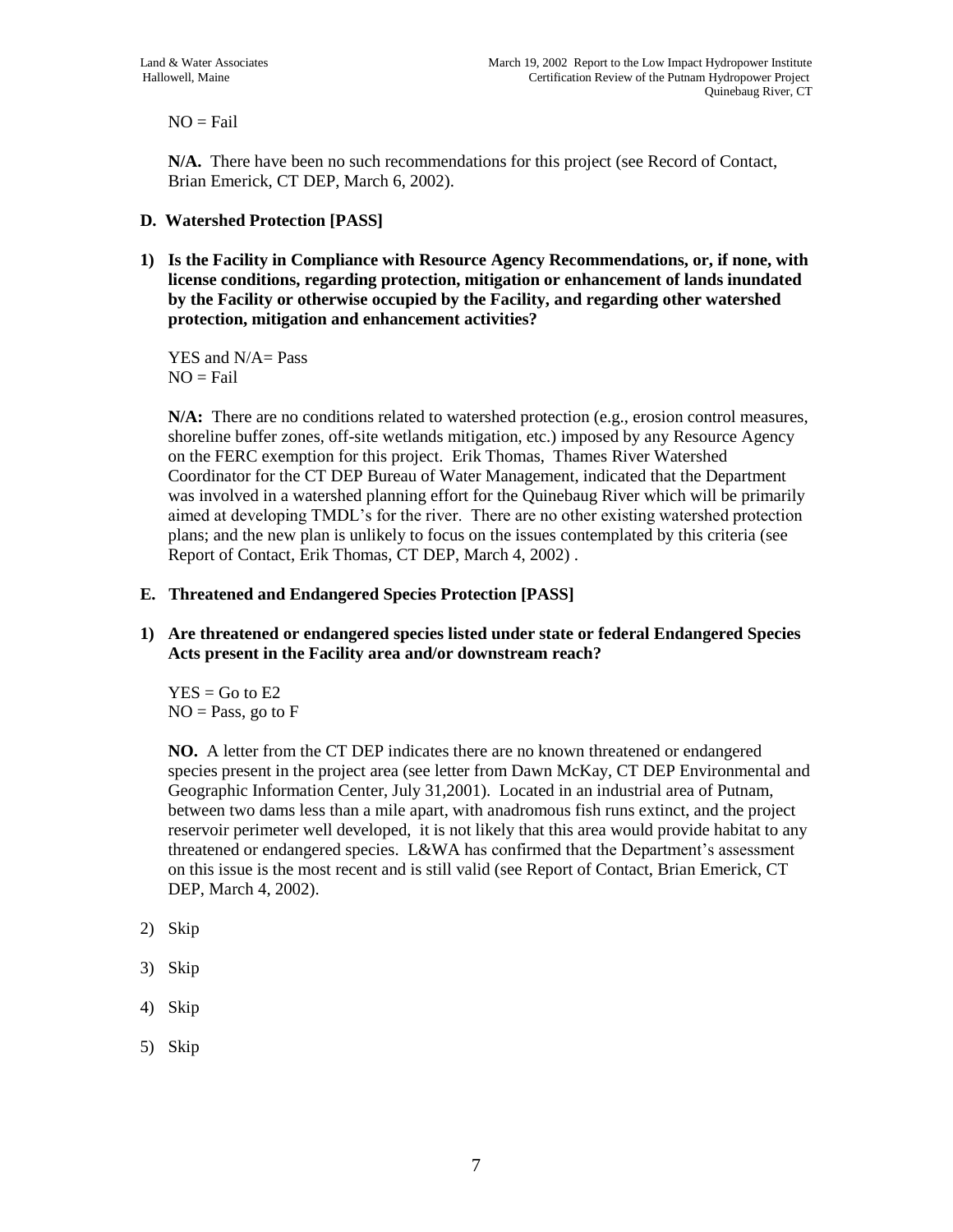# **F. Cultural Resource Protection [PASS]**

1) **If FERC-regulated, is the Facility in Compliance with all requirements regarding Cultural Resource protection, mitigation or enhancement included in the FERC license or exemption?**

 $YES = Pass$ , go to  $G$  $N/A =$  Go to F2  $NO = Fail$ 

**YES.** There are no conditions in the FERC exemption related to cultural resources. A letter is included in the application from the CT State Historic Preservation Officer (dated May 17, 1982) which states that the project has no impact on the state's historical, architectural or archaeological resources. The existing Historic Preservation Officer, John W. Shannahan, has recently reviewed the Putnam application for low-impact certification and states that his office "expects that the proposed undertaking will have no effect on historic, architectural, or archaeological resources listed on or eligible for the national Register of Historic Places." (see attached report of contact, David Poirier, CT Historical Commission, and letter from John W. Shannahan).

### **G. Recreation [PASS]**

**1) If FERC-regulated, is the Facility in Compliance with the recreational access, accommodation (including recreational flow releases) and facilities conditions in its FERC license or exemption?**

 $YES = Go to G3$  $N/A =$  Go to G2  $NO = Fail$ 

**YES.** The US Department of Interior conditions for exemption (May 18, 1982) included the following recommendation by the National Park Service:

"consideration should be given to providing for public recreational use within project boundaries. The possibility for providing public facilities for activities such as canoeing, boating, fishing, picnicking, and other activities that would be compatible with the resource should be investigated in consultation with the State Liaison Officer (SLO) and local agencies and community groups concerned with providing opportunities for public recreation."

It is not known whether there was any such consultation; the Director of the State Parks Division of the CT DEP (Pamela Adams, see Report of Contact) did not know whether there was any contact or discussion about this project back in 1982. However, she indicated that due to the nature of the area, it does not appear to have much possibility for development of public recreational facilities, except possibly angler access. It is developed industrially; the river has impaired water quality; the location of the dam between two other dams in close proximity makes this stretch of the river one which canoe guides, such as the Appalachian Mountain Club River Guide, recommend portaging around, from the dam above the Putnam dam to below the dam downstream of it; and there are apparently no good opportunities to develop a formal public access, although there is some fishing informally at the site (foot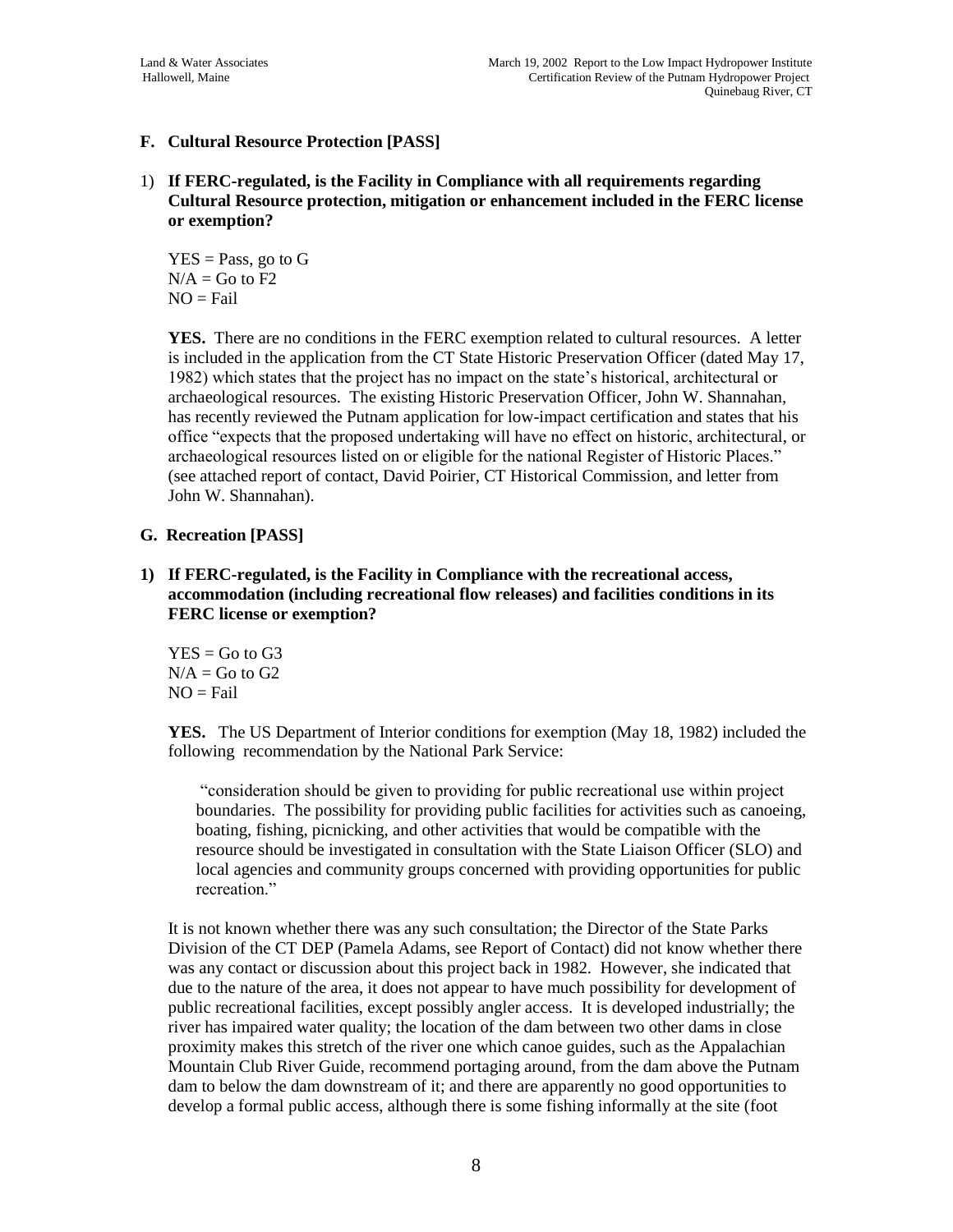access) according to Mr. Rosenfield (this was confirmed by Melissa Grader of the USFWS). In fact, Ms. Grader (USFWS) suggested that a park at the project immediately downstream of this project (the Hale Project) provided fishing access and was a more desirable location for fishing. A contact at the CT DEP Fisheries Division ( Brian Murphy) confirmed that there is fishing use at the Hale Project immediately downstream, and that there may be fishing use at the tailwaters of the Putnam Project, since trout are stocked throughout the Quinebaug drainage. In the future, he expects fishing pressure to increase as the water quality of the river responds to efforts now being identified to reduce nutrient pollution and generally improve conditions in the river (see also Report of Contact for Erik Thomas).

Whether the Project owners ever contacted anyone in response to the National Park Service recommendation in the DOI letter filed at the time of the exemption proceeding remains unknown. However, there did not appear to be any concern by state officials about this. Further, the April 24, 2001 FERC environmental inspection, which reportedly covers all conditions in the license (see Report of Contact, Joseph Enrico at FERC), found no compliance issues of concern. Finally, the Rivers Alliance of Connecticut reviewed the project and commented that, in their opinion, the project meets the goals of the LIH certification program. Consequently, we conclude that even had this consultation taken place, the outcome would likely not have resulted in any action to develop public access facilities due to site constraints, and limited interest and demand for access at this project. This could change in the future, as the river is improved and becomes more of a recreational resource. However, for the term of this certification (5 years) we do not expect conditions to warrant any further evaluation of the Project regarding public access.

# **2) Skip**

### **3) Does the Facility allow access to the reservoir and downstream reaches without fees or charges?**

 $YES = Pass$ , go to  $H$  $NO = Fail$ 

**YES.** Mr. Rosenfield has stated that access is allowed (primarily for informal fishing), as safety permits, without fee.

#### **H. Facilities Recommended for Removal [PASS]**

#### **1) Is there a Resource Agency Recommendation for removal of the dam associated with the Facility?**

NO = Pass, Facility is Low Impact  $YES = Fail$ 

**NO.** There are no agency recommendations in the FERC record calling for the removal of the Putnam dam.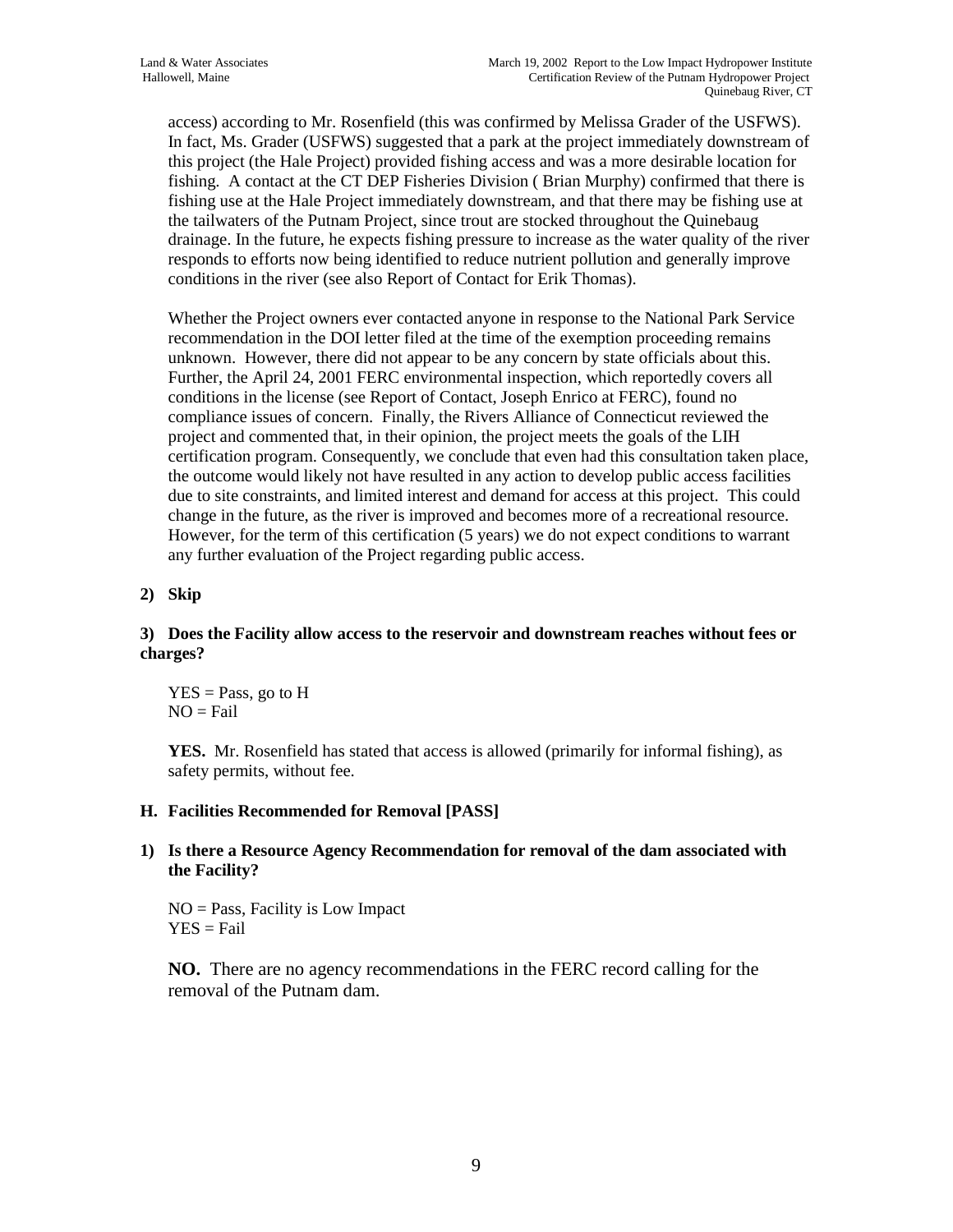#### **Reports of Contacts**

Melissa Grader US Fish and Wildlife Service

> Brian Emerick Connecticut DEP

Ernie Pizzuto Supervisor, Monitoring and Assessment Program CT DEP

> Lisa Wahle Monitoring and Assessment Program CT DEP

Erik Thomas CT DEP, Bureau of Water Management Thames River Watershed Coordinator

Pamela Adams Director, State Parks Division, CT DEP

> Joseph Enrico **FERC** NY Regional Office

Paula Felt **FERC** Washington, D.C. Office

David Poirier Connecticut Historical Commission (including letter from John W. Shannahan)

> Brian Murphy CT DEP, Fisheries Division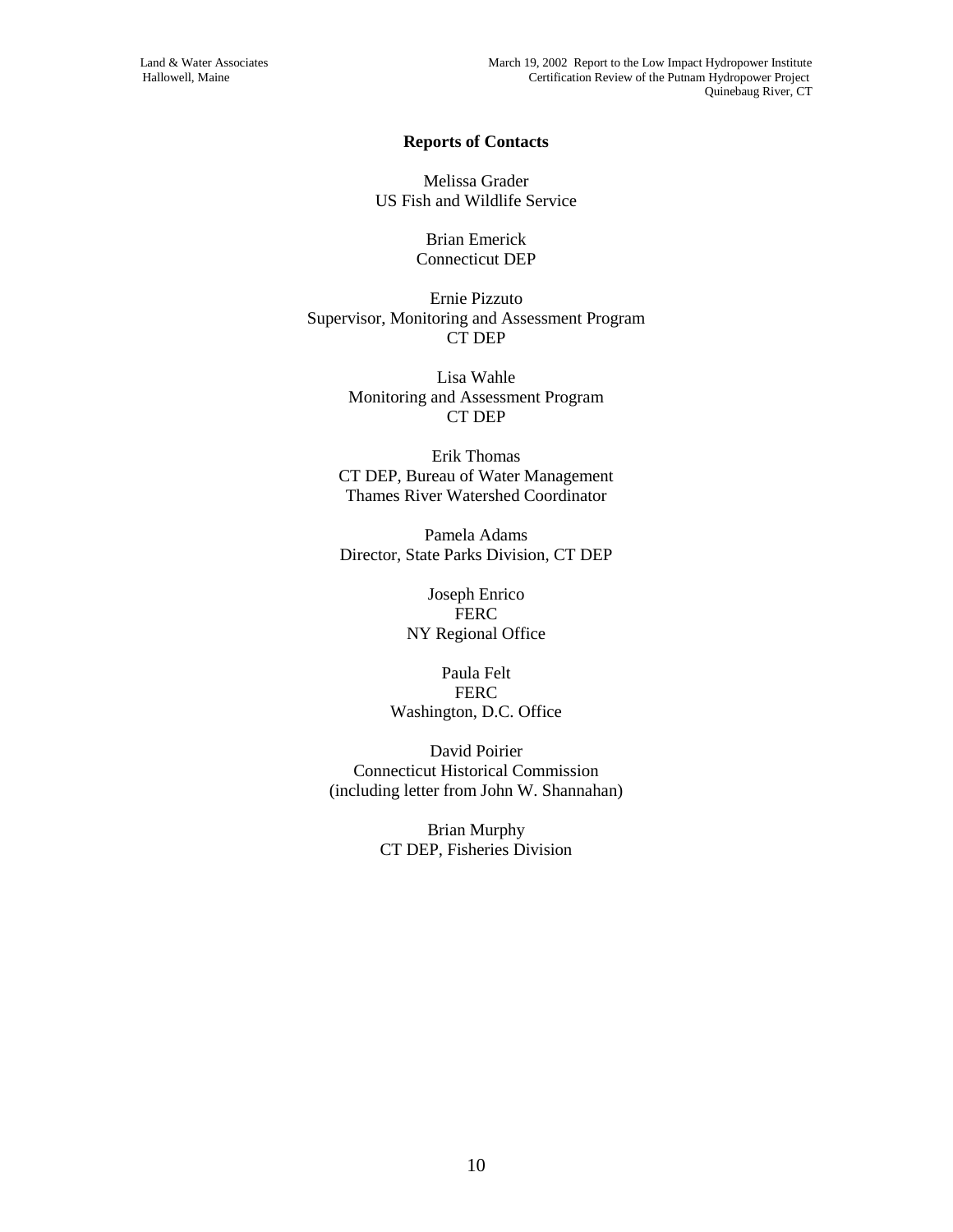| Date of Conversation: | March 1, 2002                |
|-----------------------|------------------------------|
| Person Contacted:     | Melissa Grader               |
| Affiliation:          | US Fish and Wildlife Service |
| Telephone Number:     | 207-781-8364                 |

Reviewer: Kathy Eickenberg, Land & Water Associates

Summary of Discussion:

Melissa confirmed that the conditions for flows and fish passage filed by Interior in 1982 (May 18, 1982 letter) for the FERC exemption proceeding are the most current conditions by Interior; that the project is operated as a run-of-river facility and therefore meets their criteria for ABF or inflow, whichever is less; and that fish passage requirements are tied to development and implementation of a state fish passage plan for this river. It is her understanding that the project is meeting its fish passage obligations, in that there is, to date, no state plan to require passage at the Putnam Project.

I asked her about the statement in her letter that "there have been several FERC-initiated compliance investigations regarding potential violations of the minimum flow requirement." Apparently FERC had initiated an investigation of the Putnam Project and the Toutant Hydro Project (FERC No. 5679) project immediately upstream due to unusual low flow conditions. Both are run-of-river. The investigation found that the Toutant Hydro Project was responsible for inadvertently ponding water, and the problem has since been corrected. Flows into the Putnam Project are controlled by several upstream projects, including 3 Army Corps of Engineers Flood dams on the Quinebaug, and two hydropower projects.

I asked her about compliance with DOI's condition that the "Exemptee shall provide access for anglers to project waters where practical, taking into consideration any limitations due to personal safety and liability." She said the project was in a very urban area, and her understanding was that because the pond was surrounded with industrial buildings and the shoreline was steep, and because the surrounding properties were privately held, there was no opportunity to develop safe access. She thought there were likely a few informal access sites, however. She thought there was a park at the project immediately downstream from this project (the Hale Project) where people were more likely to go for fishing.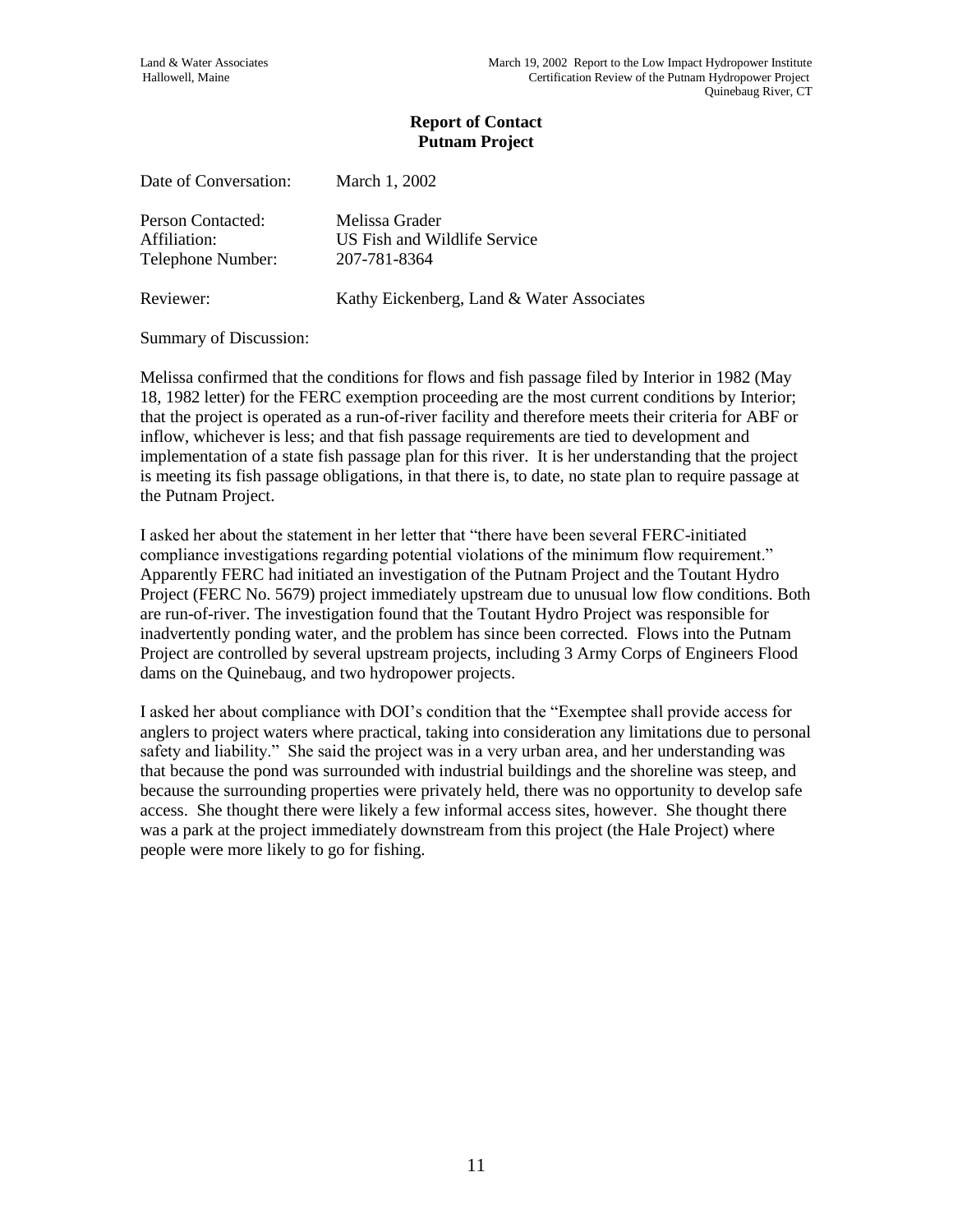| Date of Conversation:                                  | March 4, 2002; supplemented on March 6, 2002              |
|--------------------------------------------------------|-----------------------------------------------------------|
| Person Contacted:<br>Affiliation:<br>Telephone Number: | Brian Emerick<br><b>Connecticut DEP</b><br>1-860-424-4109 |
| Reviewer:                                              | Kathy Eickenberg, Land & Water Associates                 |

Summary of Discussion:

March 4, 2002

Mr. Emerick confirmed that the statements made in his letters dated August 29, 2001 and September 10, 2001 regarding compliance of the Putnam Project to state water quality standards, fish passage plans and endangered species, remain current. In his view, the Putnam Project meets the certification criteria on these issues.

March 6, 2002

Mr. Emerick was called again to get clarification on Question #6 (related to entrainment and tailrace protection measures) which was not addressed in his August 29, 2001 or September 10, 2001 letters. He stated that there have been no recommendations for fish protection measures related to entrainment or tailrace protection for this project. The only recommendations filed by the CT DEP for the Putnam Project FERC exemption proceeding related to minimum flows (dated May 19, 1982; a fax copy was provided to L&WA which is being forwarded by fax to LIHI). The State recommended a minimum flow of 58 cfs, less than the 144 cfs required by the US FWS.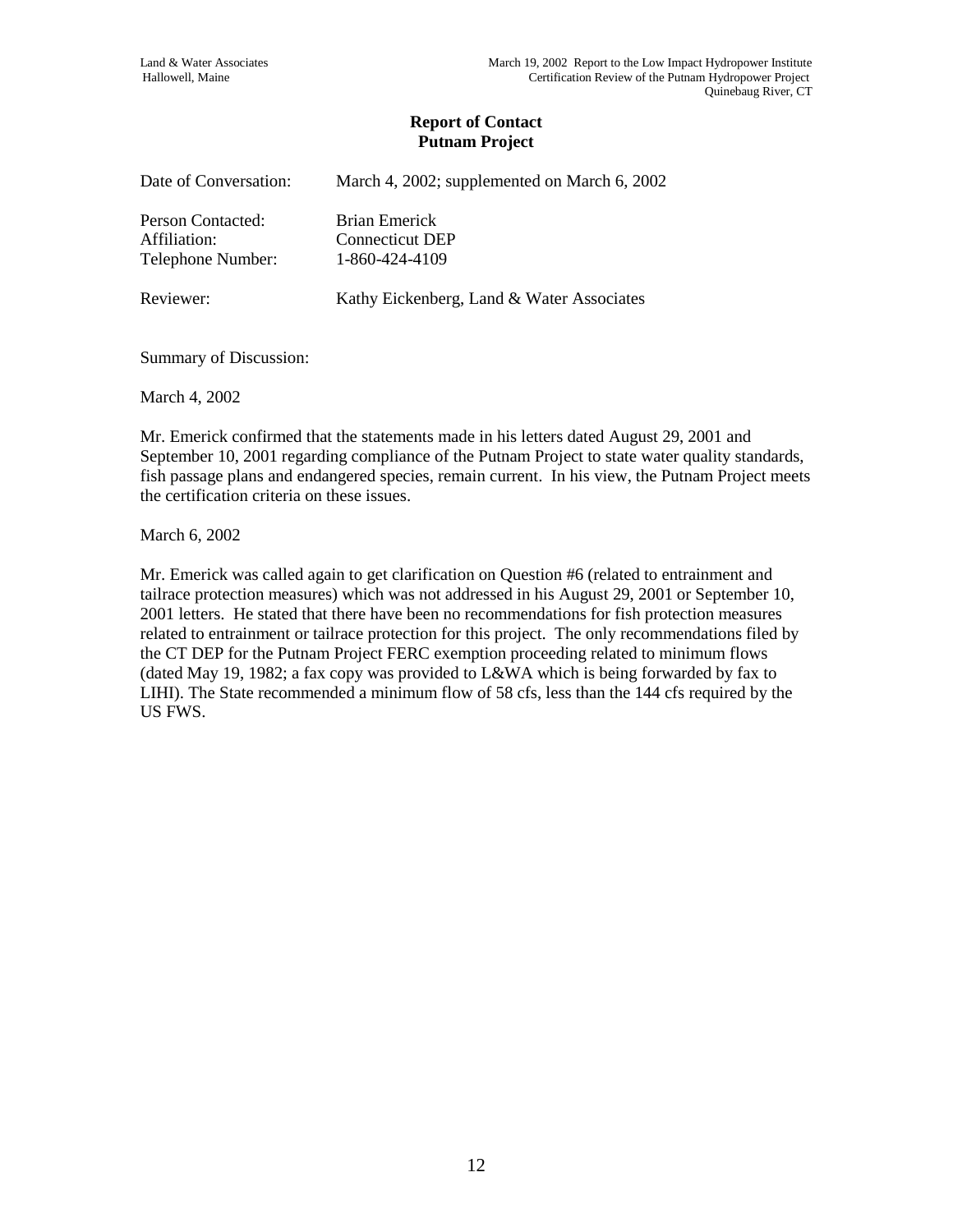| Date of Conversation:             | March 7, 2002                                                                   |
|-----------------------------------|---------------------------------------------------------------------------------|
| Person Contacted:<br>Affiliation: | Ernie Pizzuto<br>Supervisor, Monitoring and Assessment Program<br><b>CT DEP</b> |
| Telephone Number:                 | 1-860-424-3715                                                                  |
| Reviewer:                         | Kathy Eickenberg, Land & Water Associates                                       |

Summary of Discussion:

I contacted Mr. Pizzuto to get clarification on the status of the river segment in which the Putnam Project is located. The letter from Brian Emerick (August 29, 2001) indicated the river in the vicinity of the project did not meet water quality standards due to flow regulation; Erik Thomas (see Report of Contact) indicated it did not meet criteria for primary contact recreation (bacteria). The current Water Quality Assessment (303(d)) Report is dated 1998; there is a new assessment to be issued in draft form in April. I wanted to know: (1) was Brian Emerick's letter based on the 1998 assessment (still officially the current assessment? (2) what is the status of this section of the river under the new assessment? and (3) does the new assessment identify whether the Putnam Project contributes (indirectly) to the water quality impairment?

Mr. Pizzuto was not consulted by Mr. Emerick in drafting the letter, so he assumes the letter is based on the 1998 report.

Mr. Pizzuto did not know what the status of the river in Putnam was under the new assessment, but he said he would check and have someone get back to me.

Mr. Pizzuto said the assessments do not take flow regulation into account unless there is a dewatered section; hence there is no connection made in the report between flow regulation and the water quality status. There is nothing to indicate that the Putnam Project, a small run-of-river operation, would be affecting the water quality impairment of the river in the vicinity of the project.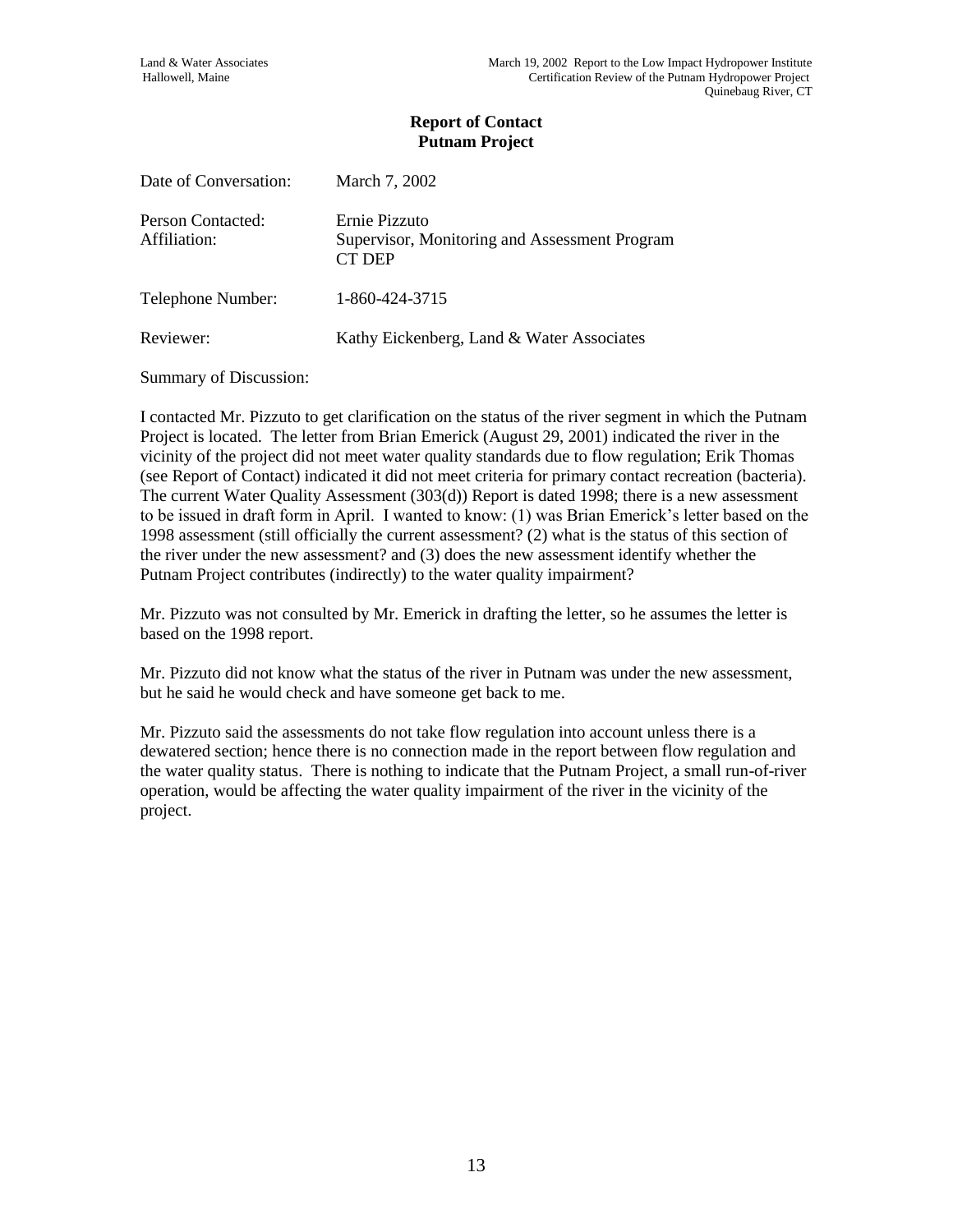| Date of Conversation:             | March 7, 2002                                             |
|-----------------------------------|-----------------------------------------------------------|
| Person Contacted:<br>Affiliation: | Lisa Wahle<br>Monitoring and Assessment Program<br>CT DEP |
| Telephone Number:                 | 1-860-424-3715                                            |
| Reviewer:                         | Kathy Eickenberg, Land & Water Associates                 |

Summary of Discussion:

Ms. Wahle called, in response to Mr. Pizzuto's request to provide us information on the recent water quality monitoring results which are being used to update the Water Quality Assessment report. She said the reach from just above the Putnam STP to the confluence of the French River, in which the Putnam Project is located, does not support its designated uses due to bacterial exceedences. It also has high nutrient levels from agriculture and sewage treatment plants, which cause algal blooms (which is why the USGS has been studying the river for nutrient enrichment for 2 years). The benthic community is this reach is moderately impaired but not enough to, of itself, cause non-attainment of this reach; rather, the river is characterized as "threatened," by nutrient enrichment as well as flow fluctuations. "Its green with widely fluctuating flows," she said.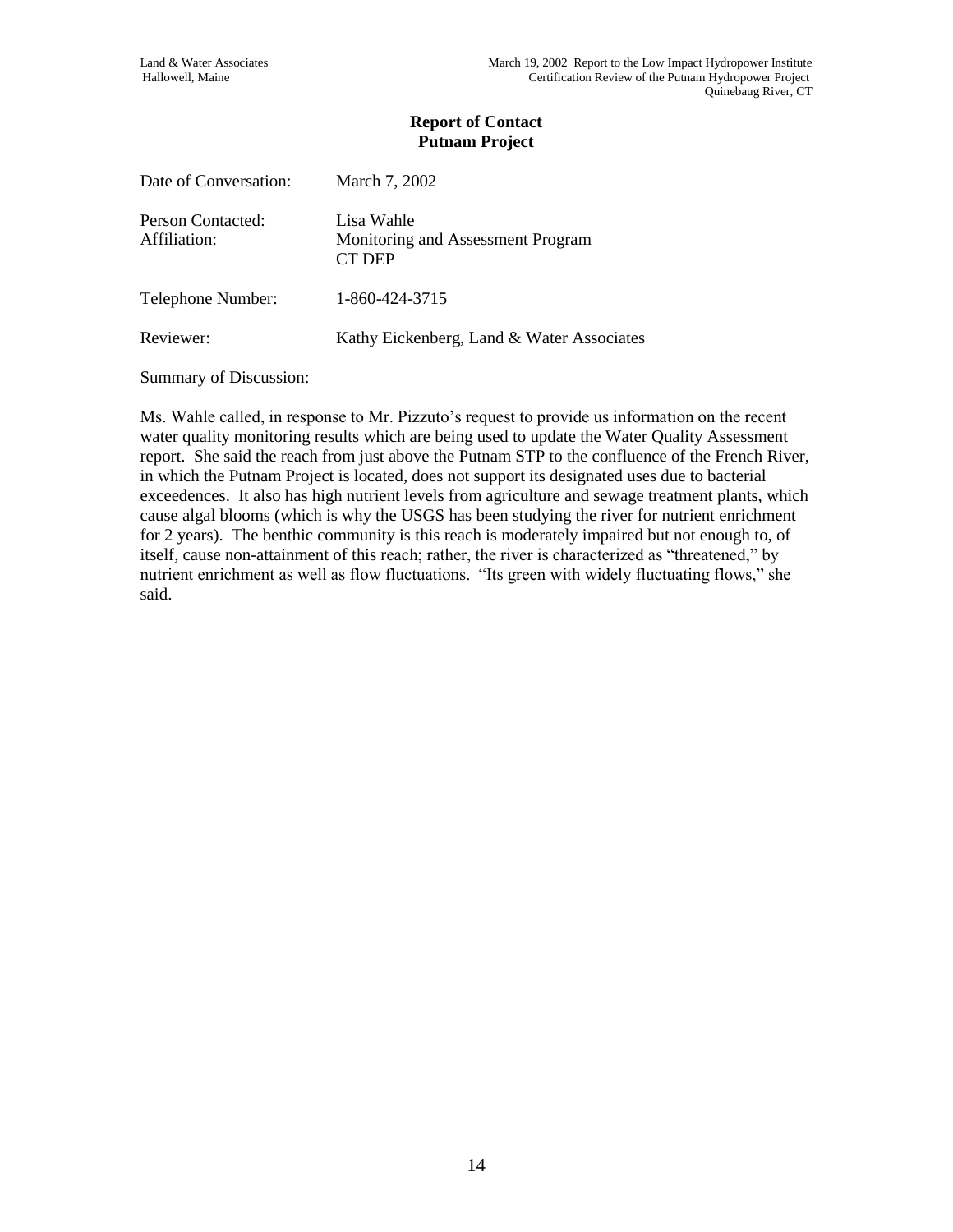# **General Report of All Waterbody Segment Data**

| <b>WBIDSEGID:</b>                   | CT3700-00_05                                                                                                                                                                                                                                         |              |                    |                |
|-------------------------------------|------------------------------------------------------------------------------------------------------------------------------------------------------------------------------------------------------------------------------------------------------|--------------|--------------------|----------------|
| <b>WBNAME:</b>                      | <b>QUINEBAUG RIVER</b>                                                                                                                                                                                                                               |              |                    |                |
| <b>SEGNAME:</b>                     | <b>QUINEBAUG RIVER_05</b>                                                                                                                                                                                                                            |              |                    |                |
| <b>WBTYPE: River</b>                | <b>SEGSIZE: 3.3</b>                                                                                                                                                                                                                                  | <b>Miles</b> | <b>Significant</b> | N <sub>o</sub> |
| Waterbody<br><b>Comments:</b>       | Former assessment based on 40 miles. Extensive 2-year study by<br>USGS/DEP in progress: several monitoring stations added, some data<br>available. Entire River affected by nutrients, algal growth & widely<br>fluctuating stream flow, DO $\&$ pH. |              |                    |                |
| <b>Segment</b><br><b>Comments:</b>  | Impounded areas along segment.                                                                                                                                                                                                                       |              |                    |                |
| <b>Location</b>                     |                                                                                                                                                                                                                                                      |              |                    |                |
| CU:                                 | 01100001                                                                                                                                                                                                                                             |              |                    |                |
| <b>ST</b>                           | 3700                                                                                                                                                                                                                                                 |              |                    |                |
| <b>ST Basin:</b>                    | <b>THAMES</b>                                                                                                                                                                                                                                        |              |                    |                |
| NRCS11:                             |                                                                                                                                                                                                                                                      |              |                    |                |
| NRCS14:                             |                                                                                                                                                                                                                                                      |              |                    |                |
| 1. County:                          | <b>WINDHAM CO</b>                                                                                                                                                                                                                                    |              |                    |                |
| 2. County:                          |                                                                                                                                                                                                                                                      |              |                    |                |
| 1. Ecoregion:                       |                                                                                                                                                                                                                                                      |              |                    |                |
| 2. Ecoregion:                       |                                                                                                                                                                                                                                                      |              |                    |                |
| Lat in DD:                          |                                                                                                                                                                                                                                                      |              |                    |                |
| Lon in DD:                          |                                                                                                                                                                                                                                                      |              |                    |                |
| <b>Location</b><br><b>Comments:</b> | From just US of Putnum POTW US to confluence with French River.                                                                                                                                                                                      |              |                    |                |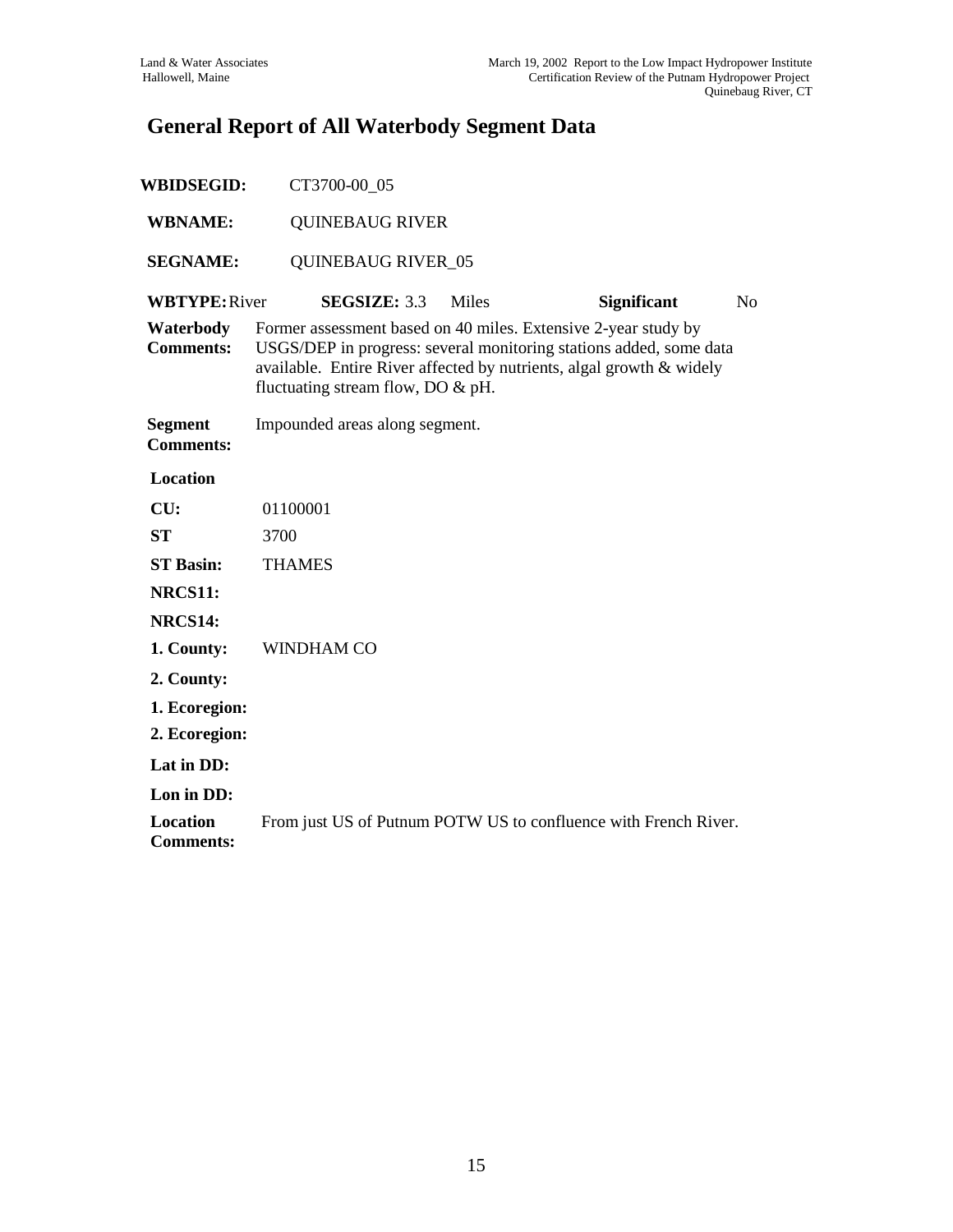# **WBIDSEGID:** CT3700-00\_05

**WBNAME:** QUINEBAUG RIVER

#### **SEGNAME:** QUINEBAUG RIVER\_05

#### **General Assessment Info. Lake?:**

| <b>Assess Date:</b> $03/14/2001$ |                | <b>Start Sample: 01/01/1973</b> |  |
|----------------------------------|----------------|---------------------------------|--|
| <b>Key Sample:</b>               |                | <b>End Sample:</b> 08/23/2000   |  |
| <b>YEAR303d:</b>                 | 1996           |                                 |  |
| Eval/Mon:                        | M              |                                 |  |
| <b>Cycle:</b>                    | 2001           |                                 |  |
|                                  |                |                                 |  |
|                                  |                |                                 |  |
| Watershed:                       | <b>Trophic</b> |                                 |  |
| <b>Bio Level:</b>                |                |                                 |  |
| <b>Bio Sites:</b>                |                |                                 |  |
| Assessor:                        |                |                                 |  |

#### **Assessment Level Information**

| <b>Level Category</b> | 1-4 |
|-----------------------|-----|
| <b>Biological</b>     | 4   |
| Physical/Chemical     | 4   |
| Habitat               | 3   |

#### **Assessment Method**

#### **CODEMETHODNAME**

- 125 Waterbody segment is trout stocked, assumed to support cw fish
- 231 Highest quality fixed-station P/C (conventional plus toxicants)
- 321 RBP III or equivalent benthos surveys
- 420 Water column surveys (e.g. fecal coliform)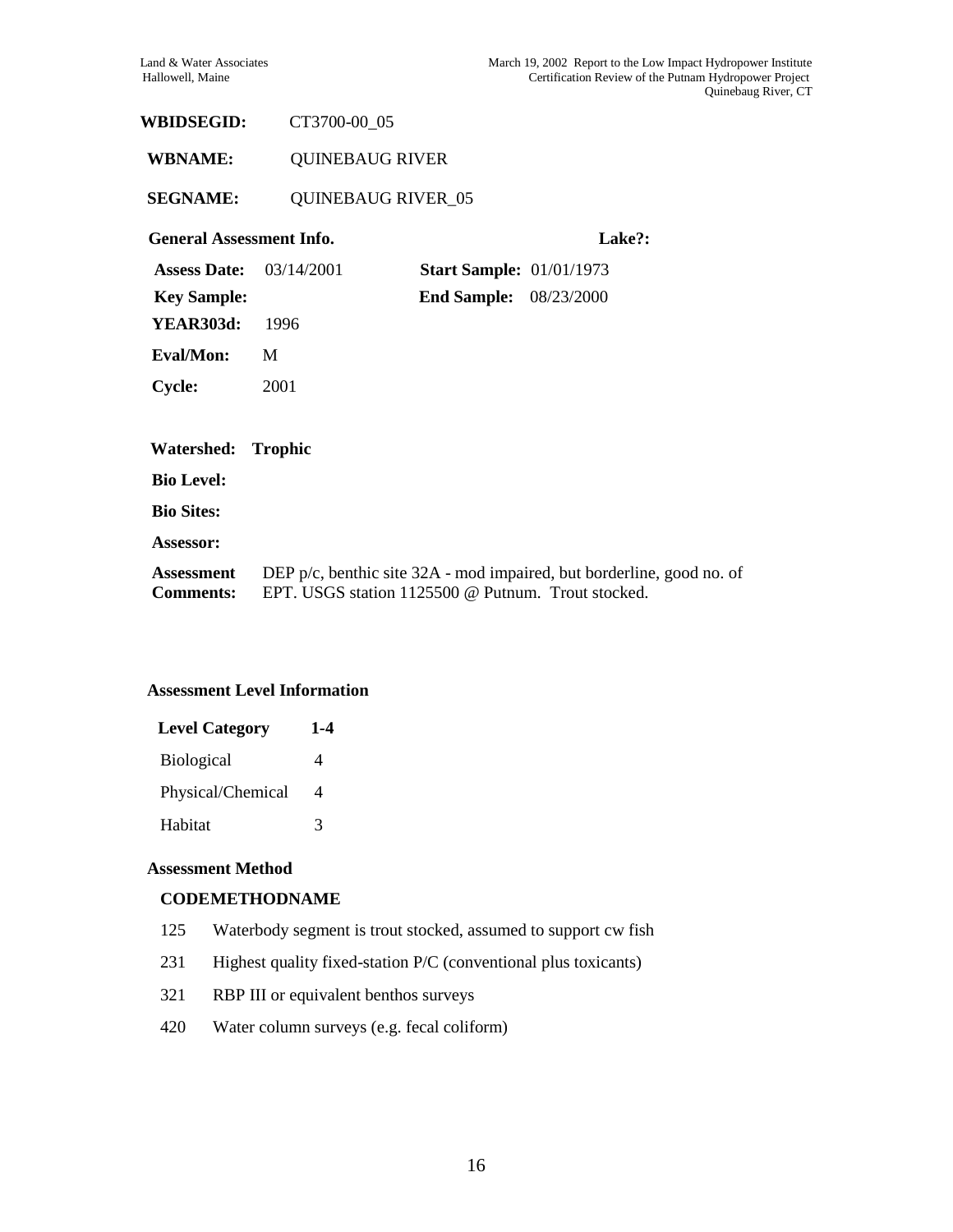# **WBIDSEGID:** CT3700-00\_05

# **WBNAME:** QUINEBAUG RIVER

# **SEGNAME:** QUINEBAUG RIVER\_05

| <b>Use Support</b> |    | <b>USECODE USENAME</b>           | <b>SUPDESC</b> |
|--------------------|----|----------------------------------|----------------|
|                    | 1  | <b>Overall Use Support</b>       | Not supporting |
|                    | 20 | Aquatic Life Support             | Threatened     |
|                    | 21 | <b>Fish Consumption</b>          | Fully          |
|                    | 22 | Cold Water Fishery - Trout Fully |                |
|                    | 24 | Warm Water Fishery               | Not assessed   |
|                    | 42 | Primary Contact (Recr)           | Not supporting |

| <b>Causes</b>                      |                |                           | <b>Sources</b>   |   |                                |
|------------------------------------|----------------|---------------------------|------------------|---|--------------------------------|
| <b>CAUSECODE</b><br><b>MAGCODE</b> | <b>SRCNAME</b> | <b>MAGCODE</b>            | <b>CAUSENAME</b> |   | <b>SRCCODE</b>                 |
| 900                                | T              | <b>Nutrients</b>          | 200              | T | <b>Municipal Point Sources</b> |
| 1200                               | T              | Organic enrichment/Low DO | 1000             | T | Agriculture                    |
| 1500                               | T              | Flow alteration           | 7000             | T | Hydromodification              |
| 1700                               | M              | Pathogens                 | 7400             | T | Flow regulation/Modification   |
| 1750                               | M              | Indicator bacteria        | 9000             | M | Source Unknown                 |

 $T = threat$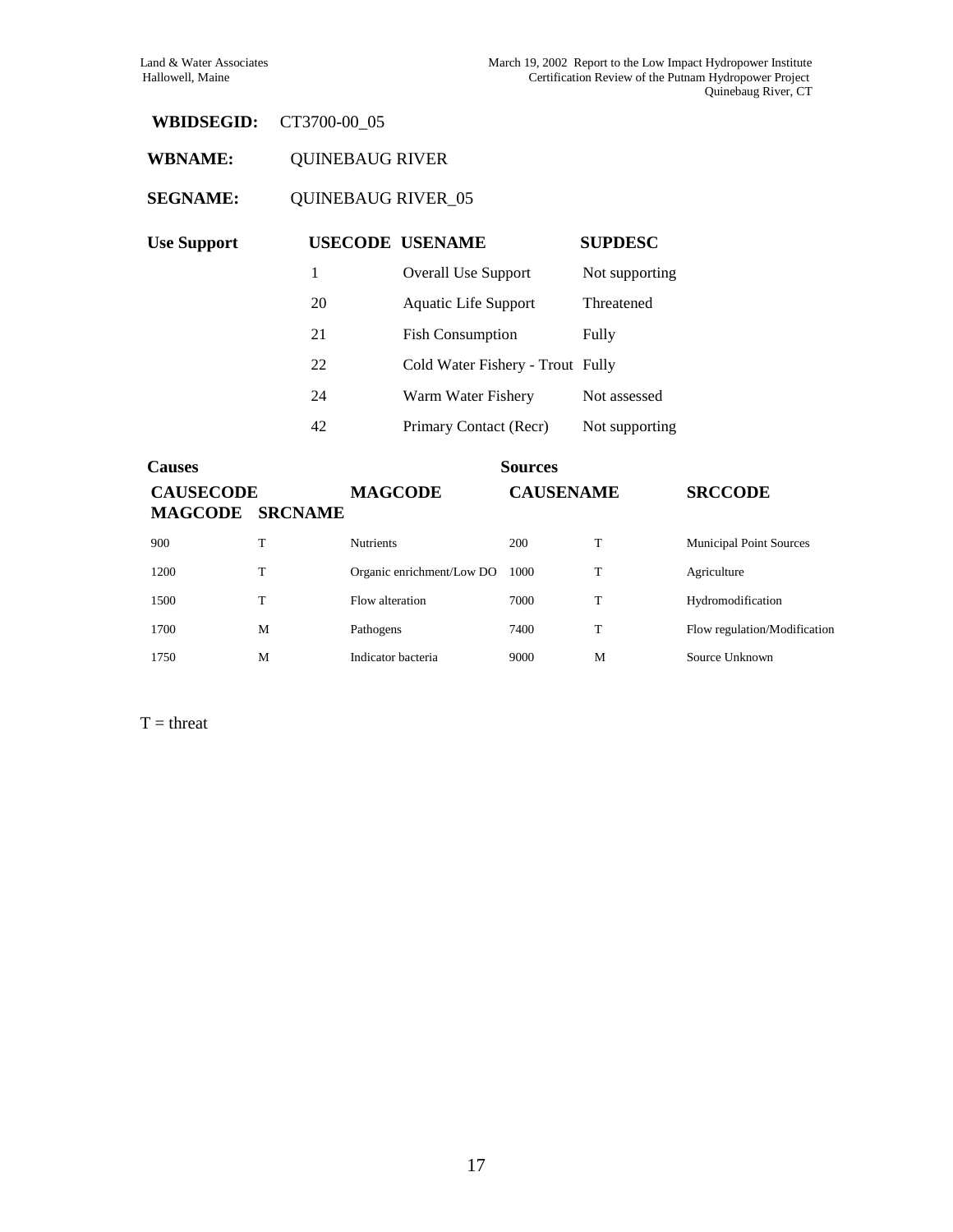| Date of Conversation:             | March 4, 2002                                                                           |
|-----------------------------------|-----------------------------------------------------------------------------------------|
| Person Contacted:<br>Affiliation: | Erik Thomas<br>CT DEP, Bureau of Water Management<br>Thames River Watershed Coordinator |
| Telephone Number:                 | 1-860-424-3548                                                                          |
| Reviewer:                         | Kathy Eickenberg, Land & Water Associates                                               |

Summary of Discussion:

 $\overline{a}$ 

I contacted Mr.Thomas to determine whether there were any watershed plans affecting the project. There are no watershed management plans for the Quinebaug River at this time. However, there is an ongoing effort to develop a watershed management strategy, expected to be completed sometime this year. It will be based on a new water quality assessment report), and several other studies being conducted in the watershed.

A new Water Quality Assessment (pursuant to Section 303(d) of the Clean Water Act) is being developed to update the previous assessment issued in 1998, and is expected to be completed in April. It will include a more detailed listing of water quality impaired segments on the Quinebaug and a discussion of factors contributing to the impairments. Mr. Thomas indicated that the river from the sewage treatment plant downstream of Putnam to the confluence of the French River above Putnam near Mechanicsville does not meet water quality criteria supporting primary contact recreational use, a designated use. He indicated that the Putnam Project is not likely to be identified as a concern in this report, although he could not speak to its status definitively until the report was completed.

There has been a major effort to study the Quinebaug over the last 10+ years. Among these, most recently, the USGS is just completing a two year study on nutrient issues on the mainstem of the Quinebaug. In addition, studies have been prompted by new developments in the upper watershed related to consumptive water withdrawals. A new gas-fired power station in Charlton, Massachusetts, called the Millennium Power Project, went on line last April, and has received permits to divert water from the Quinebaug for cooling its turbines<sup>1</sup> (which removes water from the river and converts it to a steam discharged in cooling towers). A major study of potential impacts to low flow condition, and possible mitigation strategies is being conducted, called the Quinebaug Restoration and Mitigation Project.

These various studies will be drawn together at a symposium in April, and will form the basis for development (by the CT DEP) of a focused management strategy for the Quinebaug River. The major factors affecting the river and contributing to the current non-attainment status of the river in Putnam (i.e. its failure to meet water quality standards and support designated uses) include flow alterations (from upstream flow regulation), water withdrawals, and point and non-point pollution.

<sup>&</sup>lt;sup>1</sup> It is apparently using treated effluent from a local sewage treatment plant as a primary source, and will draw from the Quinebaug as needed.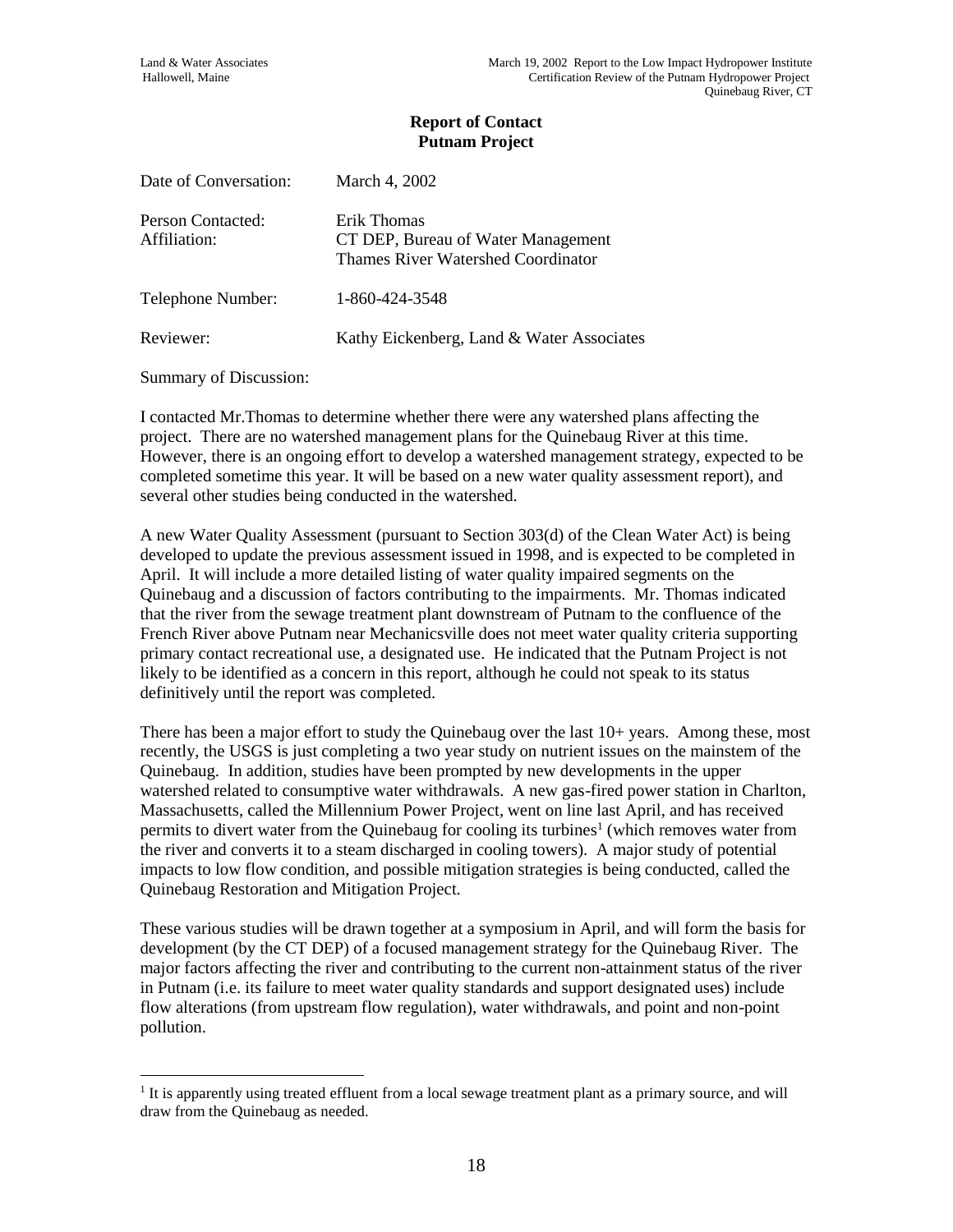Other contacts suggested included:

Ernie Pizzuto Supervisor of the Monitoring and Assessment Program CT DEP Water Management Bureau Tel. 860-424-3715

Michael Columbo USGS Connecticut District Office Tel. 860-291-6751

Ralph Abele EPA Region I Tel. 617-918-1629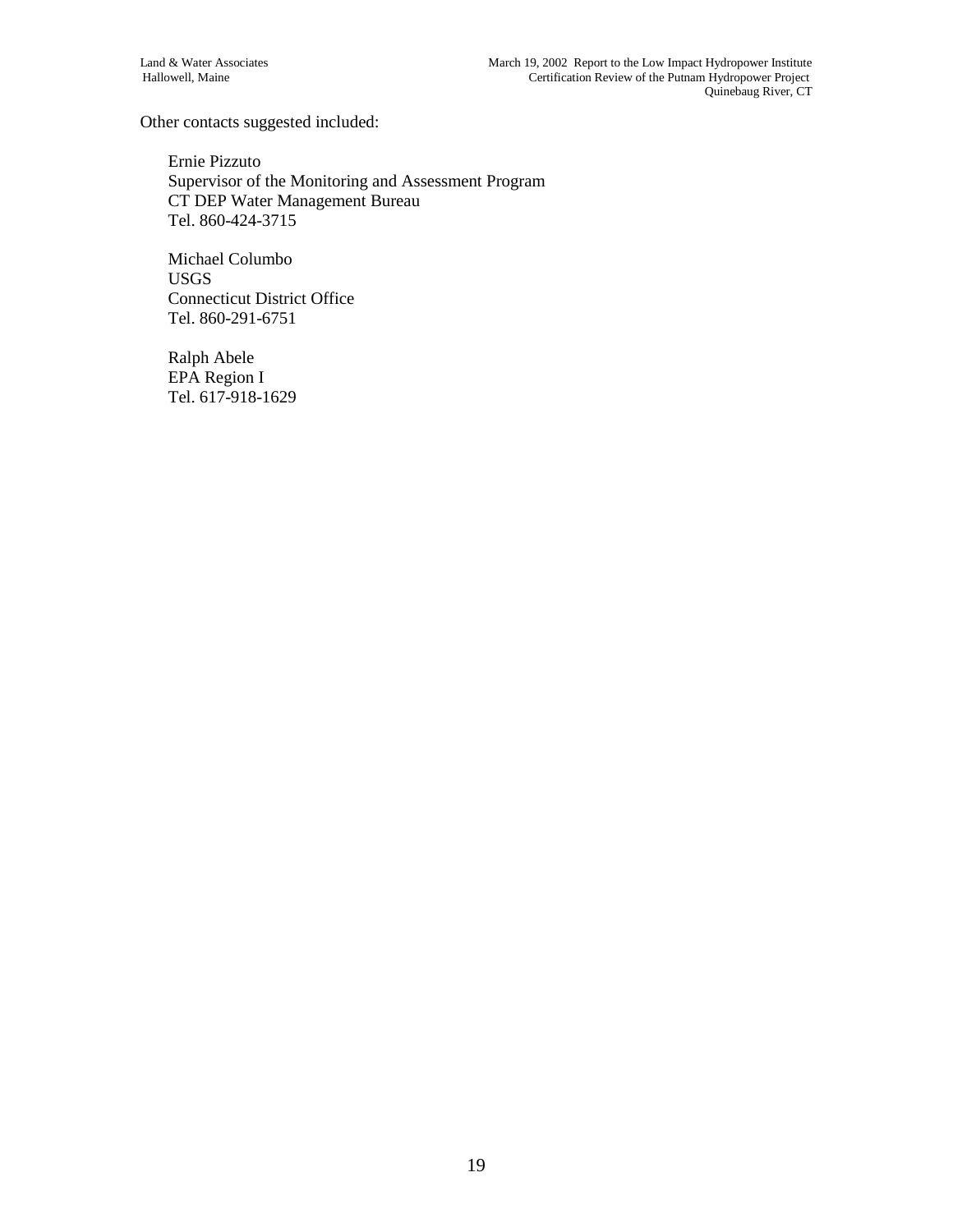| March 7, 2002                                          |
|--------------------------------------------------------|
| Pamela Adams<br>Director, State Parks Division, CT DEP |
| 1-860-424-3013                                         |
| Kathy Eickenberg, Land & Water Associates              |
|                                                        |

Summary of Discussion:

Ms. Adams stated she did not know whether any consultation had ever occurred in response to the National Park Service recommendation in the 1982 letter from DOI during the exemption proceeding. She indicated that due to the site constraints, angler access would be the only area of likely interest, and suggested contacting the Director of the CT DEP Fisheries Division, William Hyatt (1-860-424-3487).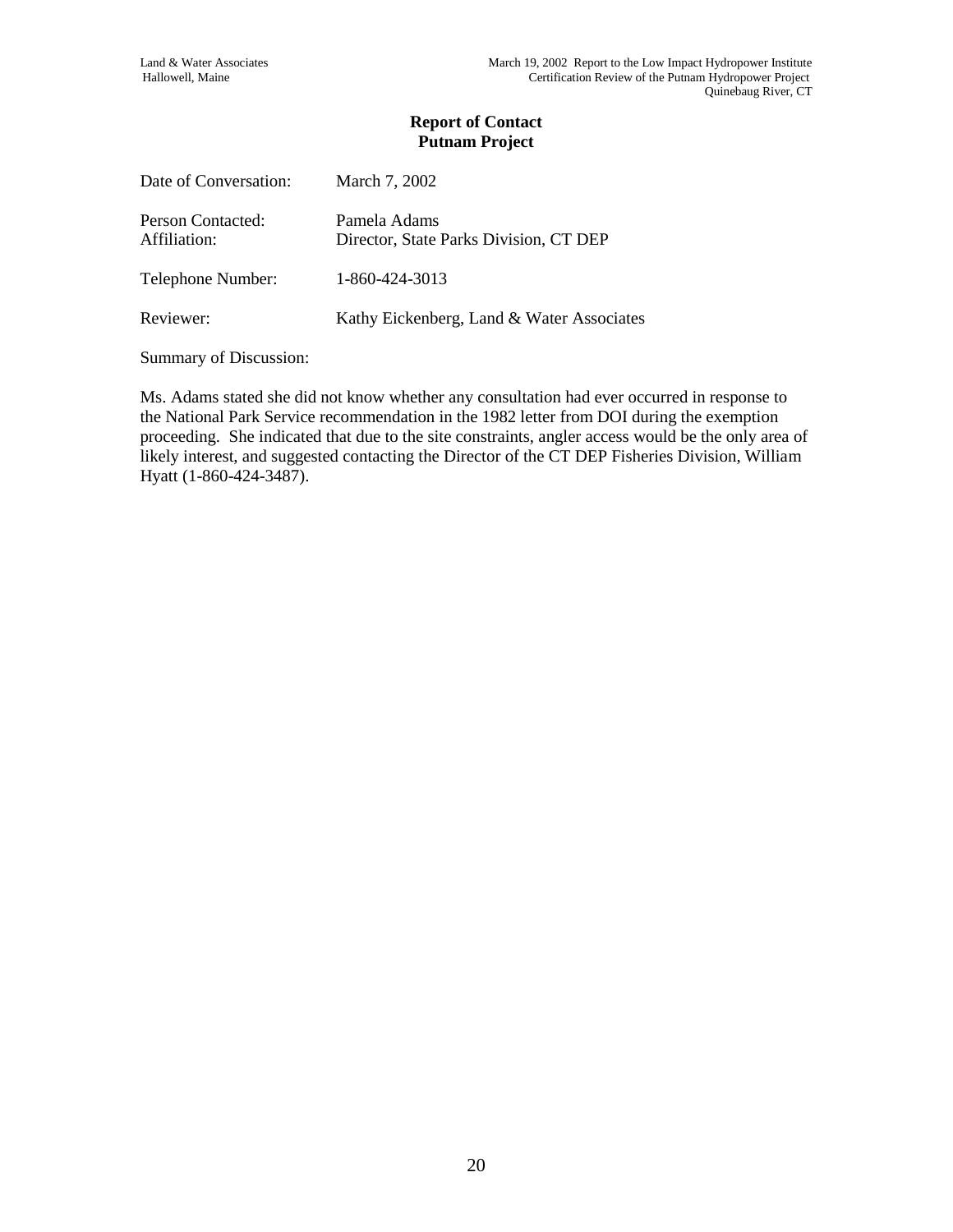| Date of Conversation:             | March 7, 2002                                      |
|-----------------------------------|----------------------------------------------------|
| Person Contacted:<br>Affiliation: | Joseph Enrico<br><b>FERC</b><br>NY Regional Office |
| Telephone Number:                 | 1-212-273-5917                                     |
| Reviewer:                         | Kathy Eickenberg, Land & Water Associates          |

Summary of Discussion:

I contacted Mr.Enrico to understand what sorts of issues the environmental inspection covers. He stated that on a 5+ year cycle they review exemptions for any conditions that are in effect, and inspect the project for compliance with those conditions. In this case that includes fisheries flows, fish passage, and recreational access. He would not discuss the specifics of the case as he was not sure if it was public record and referred me to the Washington Office (Paula Felt, at 202-208- 0544).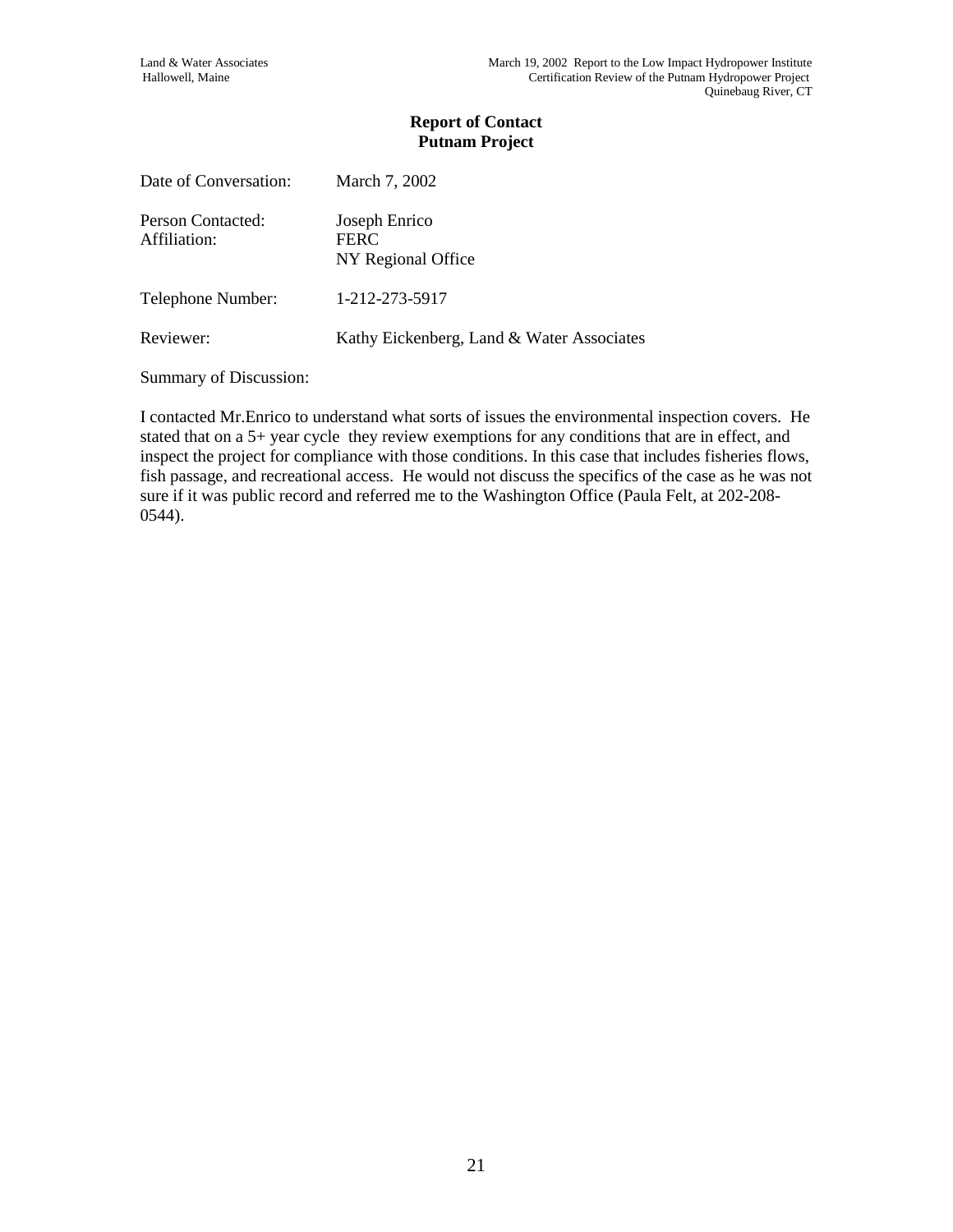| Date of Conversation:             | March 7, 2002                                        |
|-----------------------------------|------------------------------------------------------|
| Person Contacted:<br>Affiliation: | Paula Felt<br><b>FERC</b><br>Washington, D.C. Office |
| Telephone Number:                 | 1-202-208-0544                                       |
| Reviewer:                         | Kathy Eickenberg, Land & Water Associates            |

Summary of Discussion:

I contacted Ms. Felt to obtain a copy of the inspection report filed by Joseph Enrico for an inspection of the Putnam Project conducted on April 24, 2001. She did not know why it would not be public record and agreed to contact the FERC project specialist assigned this project to have a copy of the inspection report faxed to me. Later she called back to say that because of security reasons prompted by September 11, no environmental inspection reports would be posted on the FERC website, and a FOIA request must be filed to obtain a copy.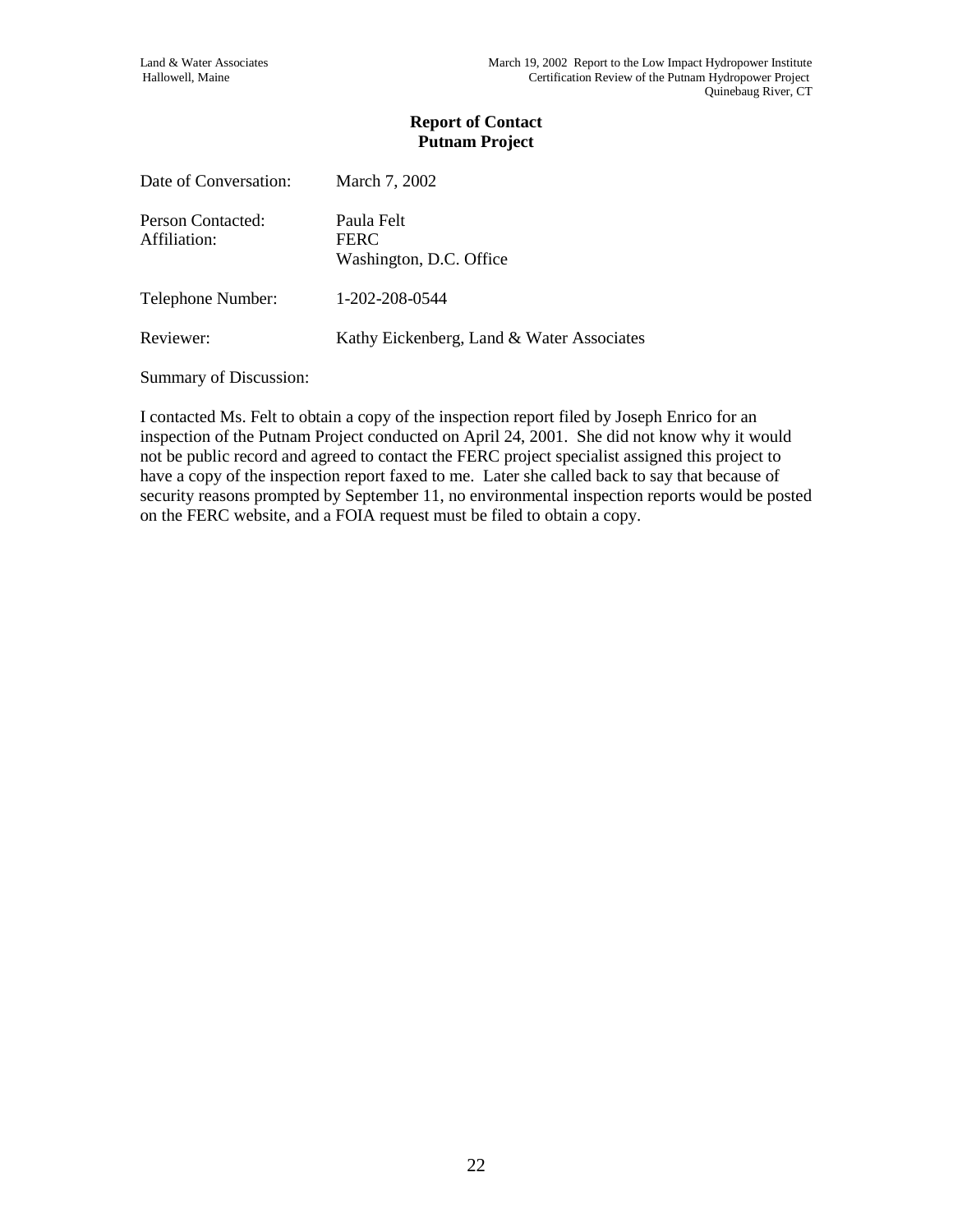| Date of Conversation:             | March 7, 2002                                                             |
|-----------------------------------|---------------------------------------------------------------------------|
| Person Contacted:<br>Affiliation: | David Poirier<br><b>Connecticut Historical Commission</b><br>Hartford, CT |
| Telephone Number:                 | 1-860-566-5078                                                            |
| Reviewer:                         | Kathy Eickenberg, Land & Water Associates                                 |

Summary of Discussion:

Mr. Poirier offered to review the materials in the Putnam application and get back to us about any new issues that might have arisen since their review of the project during the exemption proceeding in 1982. I subsequently received a latter from John W. Shannahan , Director and State Historic Preservation Officer, stating no new issues (see attached).